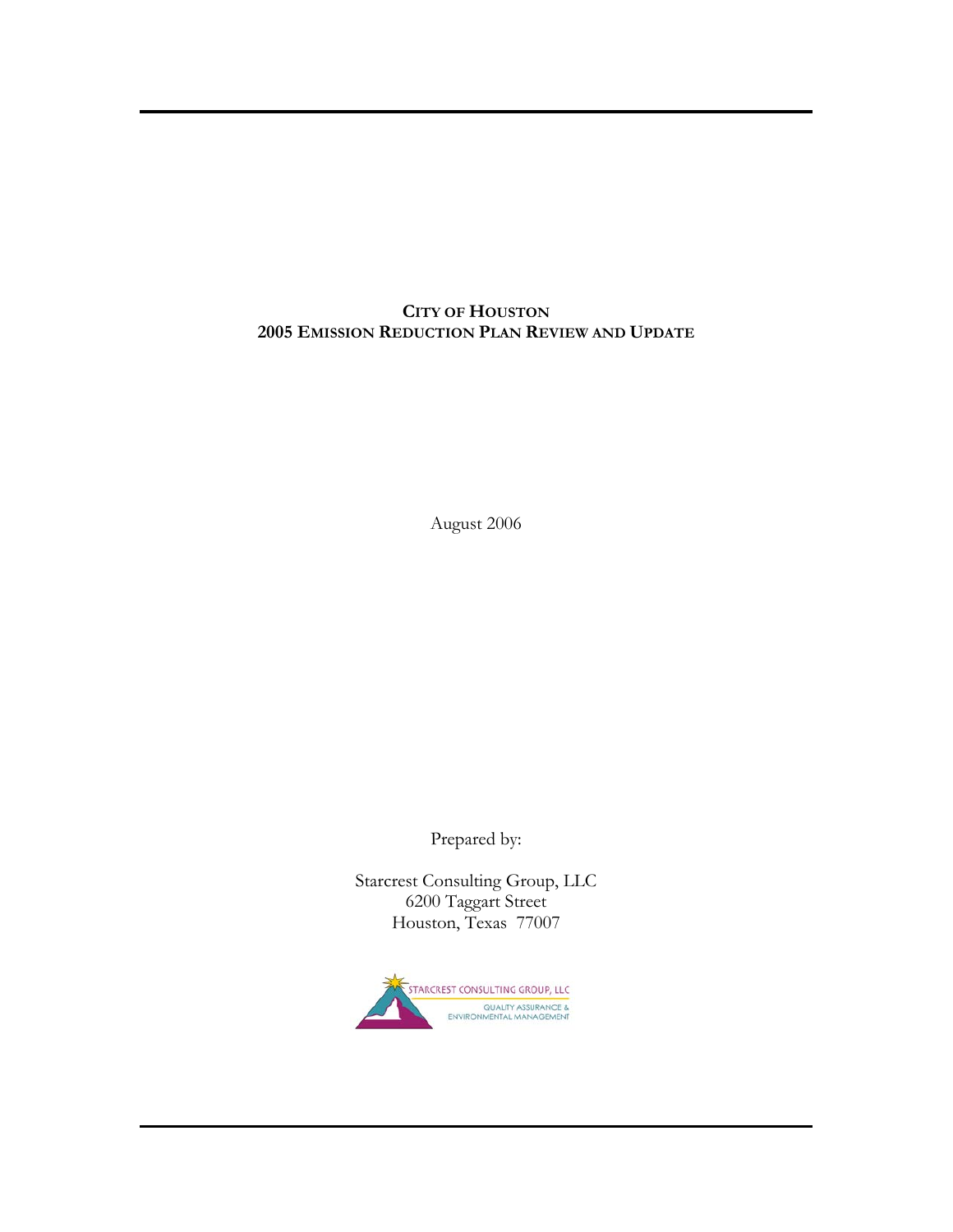# **TABLE OF CONTENTS**

| $\mathcal{E}$  |  |
|----------------|--|
|                |  |
|                |  |
| $\overline{4}$ |  |

### APPENDIX A - ESTIMATION OF AIR EMISSIONS FROM MOBILE SOURCES VEHICLES AND EQUIPMENT OWNED BY THE CITY OF HOUSTON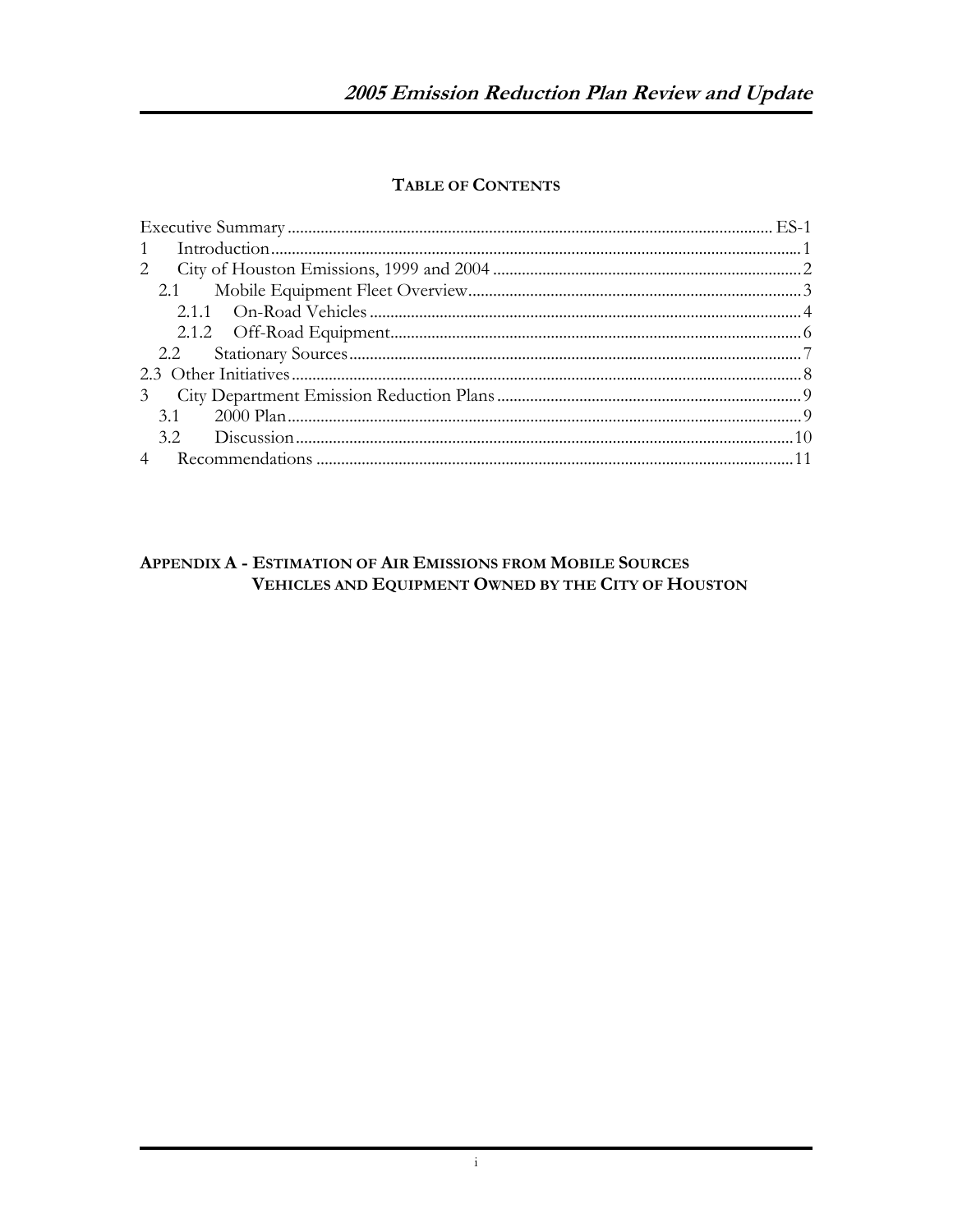# **Executive Summary**

# <span id="page-2-0"></span>**Introduction**

This document is a review of the city of Houston's (City) progress on the 2000 *Emissions Reduction Plan* (2000 ERP) that was developed as a framework for reducing the City's emissions impact on the Houston-Galveston-Brazoria air quality non-attainment region.<sup>[1](#page-2-1)</sup> The 2000 ERP identified an emissions inventory of 1,586 tons per year (tpy) of NOx generated based on the City's 1999 vehicle and equipment database, capital improvement projects, and contractor emissions. Of the 1,586 tpy, 719 tpy\* was attributable to city activities, exclusive of contractor emissions. It also identified a program of measures each department could implement to reduce the City's contribution to emissions of oxides of nitrogen (NOx). The pollutant NOx was targeted for reduction because of area-wide NOx reduction requirements in the State Implementation Plan (SIP). This plan was developed by the state of Texas to comply with the U.S. Environmental Protection Agency (EPA) ozone ambient air quality standards, of which NOx is an ozone precursor. This document reviews the 719 tpy of NOx emissions generated directly by City activities.

*\* Note: Due to changes in the standard emission estimating models for mobile sources between the two study years and independent assessments of stationary source emissions conducted by the Department of Aviation, and the Department of Public Works and Engineering, for purposes of this update, 1999 emissions were re-estimated (adjusted) using current models and data in order to provide comparative results for the two years. This resulted in an adjustment of NOx emissions from 657 tpy to 719 tpy as the 1999 baseline level. More information on adjustments to the 2000 ERP data can be found in Appendix A.*

# **Comparison of Emissions**

The assessment determined that NOx emissions from City activities were reduced by 16% from 1999 to 2004. Currently, the majority of City NOx emissions (72%), directly produced by City operations, are from mobile sources such as motor vehicles and off-road equipment, with the remainder produced from stationary sources. Comparisons between the 1999 and 2004 inventory estimates indicate a decrease of 117 tons per year (tpy) (23%) in NOx emissions from mobile sources. Much of the mobile source emissions reduction can be attributed to an 11% reduction in the vehicle fleet, a reduction in vehicle miles traveled (VMT) of 22%, and the replacement of older vehicles with newer, lower emission vehicles.

The City also operates stationary sources such as boilers and heaters in buildings, and sludge dryers in wastewater treatment plants. Overall, only minor changes were made to stationary sources between 1999 and year-end 2004, resulting in a minor increase of 2-tpy due to the addition of new facilities. However, new replacement boilers installed by the Departments of Aviation, and Convention and Entertainment after the 2005 Plan Review cut-off date, are equipped with low-NOx burners that will reduce these stationary source emissions. New low NOx burners are also being installed at Public Works facilities during the current fiscal year.

<span id="page-2-1"></span> $\overline{a}$ 1 City of Houston, "*Emissions Reduction Plan*," July

<sup>2000</sup>[;http://www.houstontx.gov/environment/reports/cleanair.pdf](http://www.houstontx.gov/environment/reports/cleanair.pdf) ]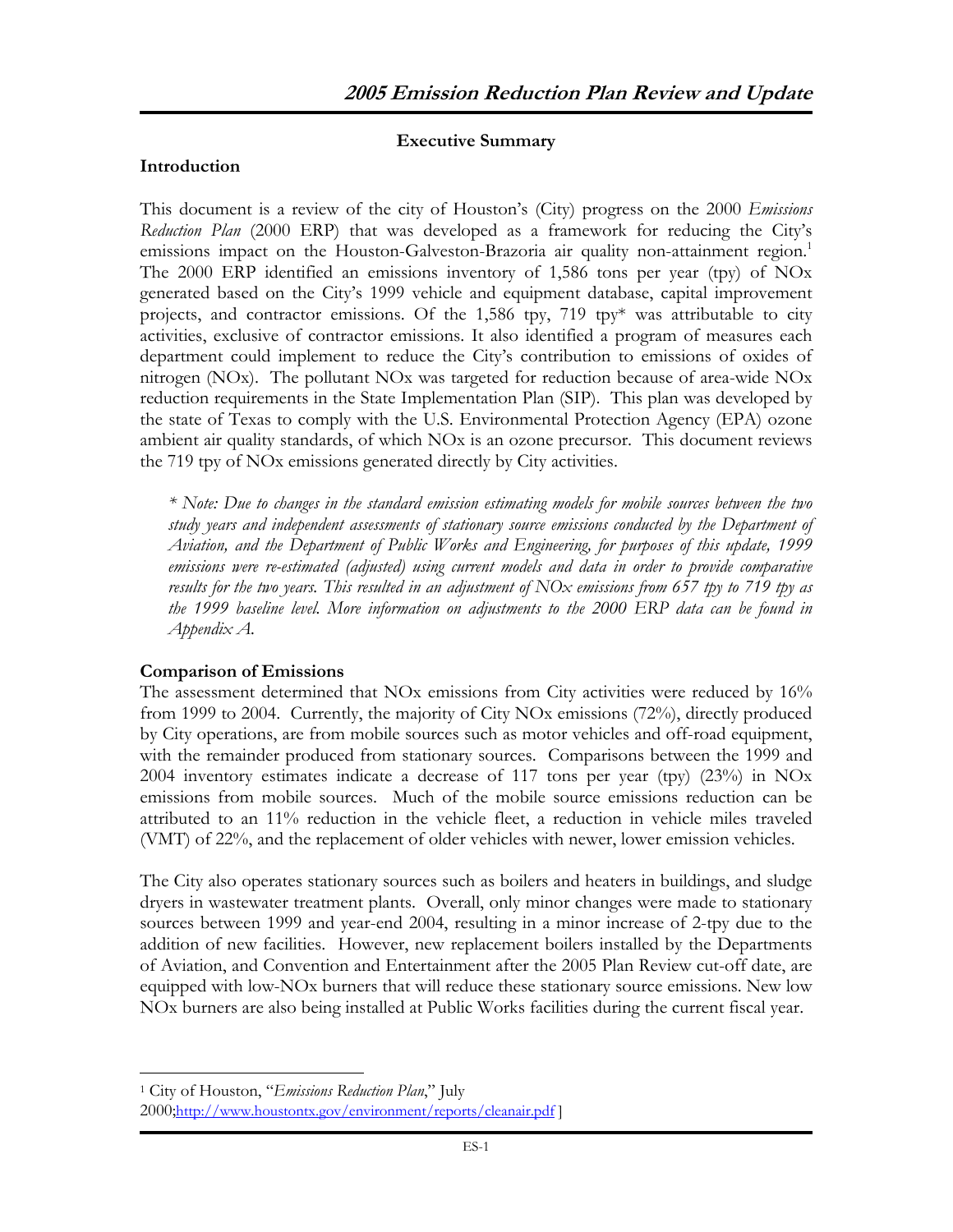# **Emission Reduction Measures**

A range of emission reduction measures to be implemented by City departments was identified in the 2000 ERP. In addition to those emissions reduction measures associated with the mobile sources noted above, some measures were directed to reduce employee emissions such as by allowing compressed work weeks, telecommuting and providing bus passes. Many of these measures have been implemented to varying degrees.

Additionally, measures such as retrofitting vehicles and equipment with emission control devices, which were a key component for providing substantial emissions reductions in the 2000 ERP, and installing low NOx burners in heaters and boilers located in City facilities, were also identified as potential emissions reducing measures. These measures have had limited success due to costs and the availability of technology.

The 2000 ERP set a goal to reduce NOx emissions by 75% from department operations, or 539 tpy. As of the close of 2004, the City achieved an overall reduction of 115 tpy or 21% of its goal. Much of the NOx reduction shortfall is directly attributable to the lack of diesel engine retrofit technologies, which was a key emissions reduction measure in the 2000 ERP.

Independent of the 2000 ERP, the Department of Aviation undertook additional initiatives to reduce air emissions from mobile sources primarily operated by airport tenants and not under the control of the department or the City. The department implemented a NOx emissions reduction plan to achieve a total NOx reduction of 1.809 tons per day. The plan was reviewed and approved by the Texas Commission on Environmental Quality (TCEQ) and is now part of the State Implementation Plan for reducing ozone formation in the Houston-Galveston area. A mix of strategies was used to achieve the targeted emissions reduction.

# **Notation of Actions Taken Since the 2005 ERP Review Cut-off Date**

The data used in this 2005 ERP Plan Review is current as of December 31, 2004. This section is to acknowledge steps taken since that time to reduce emissions from mobile sources, the predominant source of NOx emissions from department operations, as well as measures taken to reduce stationary source emissions. These measures are noted as follows:

• **Installation of low NOx burners in wastewater treatment facilities and facility boilers and heaters.** 

**Status:** Public Works and Engineering will begin construction to replace the sludge dryers with lower emitting rotary drum dryers at the Almeda Sims facility in the third quarter of 2006, with completion projected in the fourth quarter of 2008. The expected result of this project is to decrease NOx emissions by 10 tpy.

The 69<sup>th</sup> Street facility will have one of its sludge dryers converted to a low NOx burner in the third quarter of 2006, which will then be tested to determine the actual reductions achieved before making a determination to replace the remaining dryers.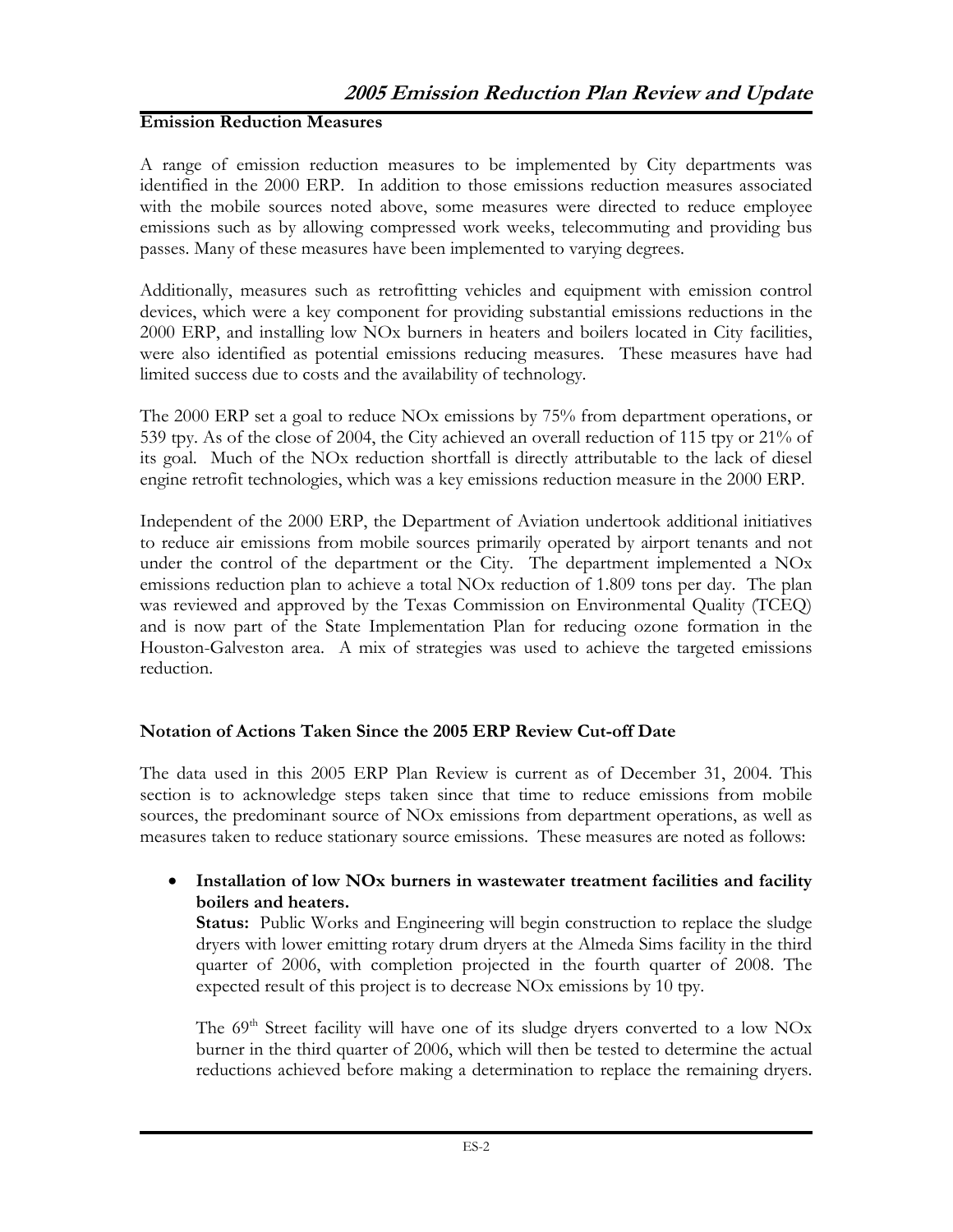# **2005 Emission Reduction Plan Review and Update**

However, if the retrofit reduces the emissions as anticipated, retrofitting all of the dryers at this facility should result in a 9.6 tpy NOx reduction.

In April 2006, Convention and Entertainment replaced three boilers at the George Brown Convention Center with low-NOx boilers and in the fall of 2005 the department of Aviation shutdown three of its older boilers, replacing them with two low-NOx boilers. These projects are anticipated to reduce NOx emissions from these sources by approximately 40%.

• **Expand the use of Texas Low Emission Diesel (TxLED) Ultra-low Sulfur Diesel (ULSD) fuel into all City departments' vehicle fleets.** 

**Status:** The City began using the fuel in May 2004, two years ahead of State and Federal requirements. It used 3.3 million gallons prior to regulatory requirements taking effect in February 2006. This fuel reduces NOx emissions from diesel engines by an average of 5.7%. The widespread availability of this fuel will also enable manufacturers to provide lower emission diesel technology beginning in model year 2007.

• **Explore additional ways to reduce overall fleet size and miles driven. Status:** The City is investigating technologies that will enable it to replace older vehicles and reduce VMT such as the use of motor pools and vehicle locating and tracking technologies.

• **Expand the vanpool/bus pass programs and develop telecommuting policies to enhance participation rates. Status:** The Mayor's Office has hired a full-time staff member charged with working

with City departments and the private sector to increase the participation levels of these programs.

• **Develop a system of reporting and tracking activities related to emission reductions, and estimate the reductions on a periodic basis. Status:** The Mayor's Office of Environmental Policy has developed an "Air Quality Program Operating Plan" which it will use to incorporate tracking and measuring criteria for air emissions.

• **Develop a program to accelerate the acquisition of hybrid gasoline or diesel vehicles and other types of lower emission vehicles, to replace existing vehicles, especially those using older diesel engines. Status:** The City has a program in place to purchase the cleanest, most economically and operationally feasible technology on market. Part of the program calls for the City to convert 50% of its non-specialty, civilian duty fleet to hybrid technology by 2010. As of March 2006, the City owned 261 hybrid sedans and SUV's, which is 55% of the 474 planned vehicle purchases to-date; a shortfall resulting from Toyota's suspension of vehicles sales to fleets in 2006 due to high demand.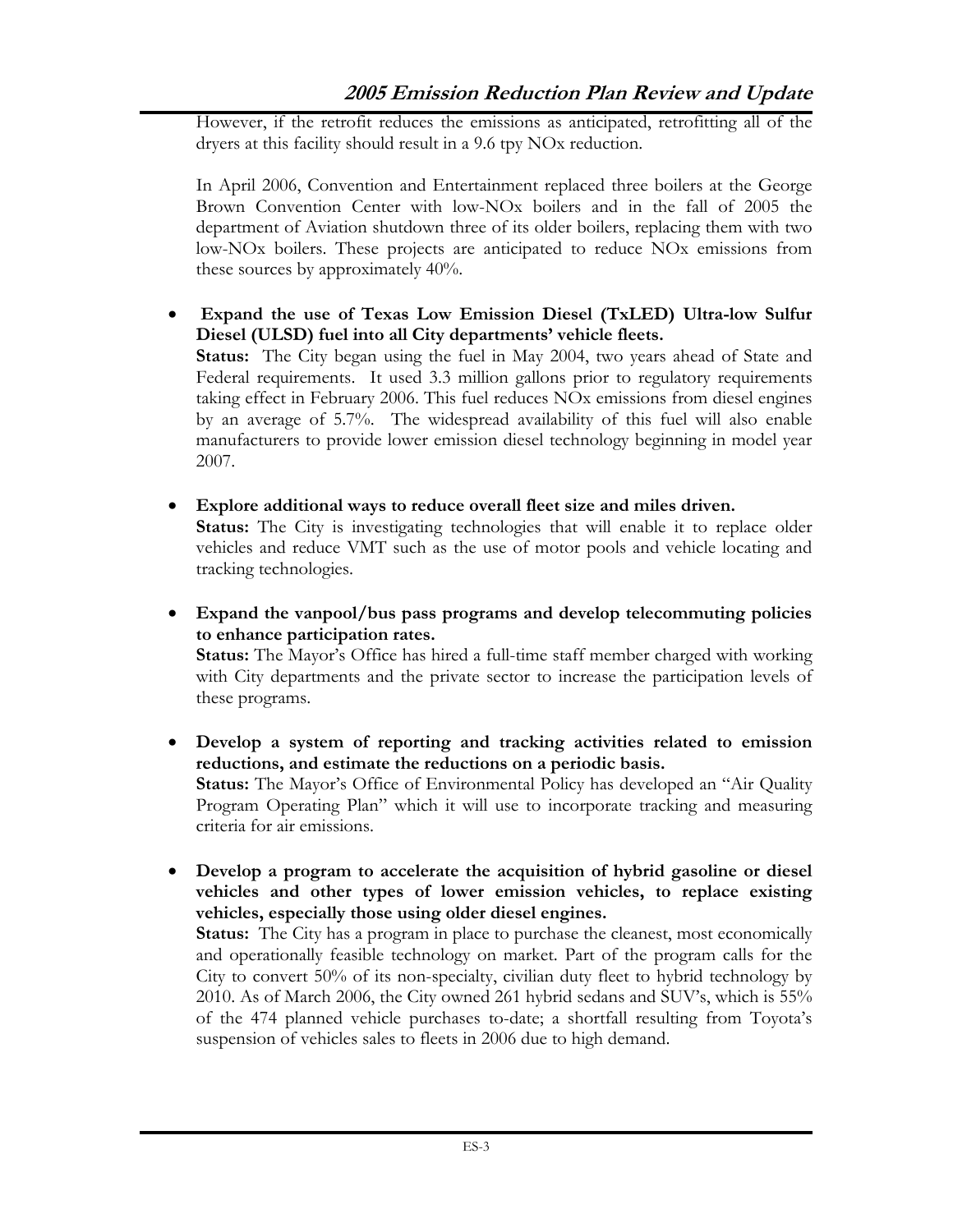- **Enact an incentive program for contractors to utilize lower emission equipment on City projects. Status:** The City initiated an incentive program in October 2005 that provides a financial incentive to contractors to encourage the use of lower emission construction equipment on City projects.
- **Adopt standards that require higher efficiency standards and environmentally friendly building design for City owned facilities. Status:** In June 2004, the City adopted by resolution, the Leadership in Energy and Environmental Design (LEED) standard for all new City buildings over 10,000 square feet. There are currently 5 new structures planned that will seek the LEED's

certification with an additional 5 structures that will be renovated to meet the

standard.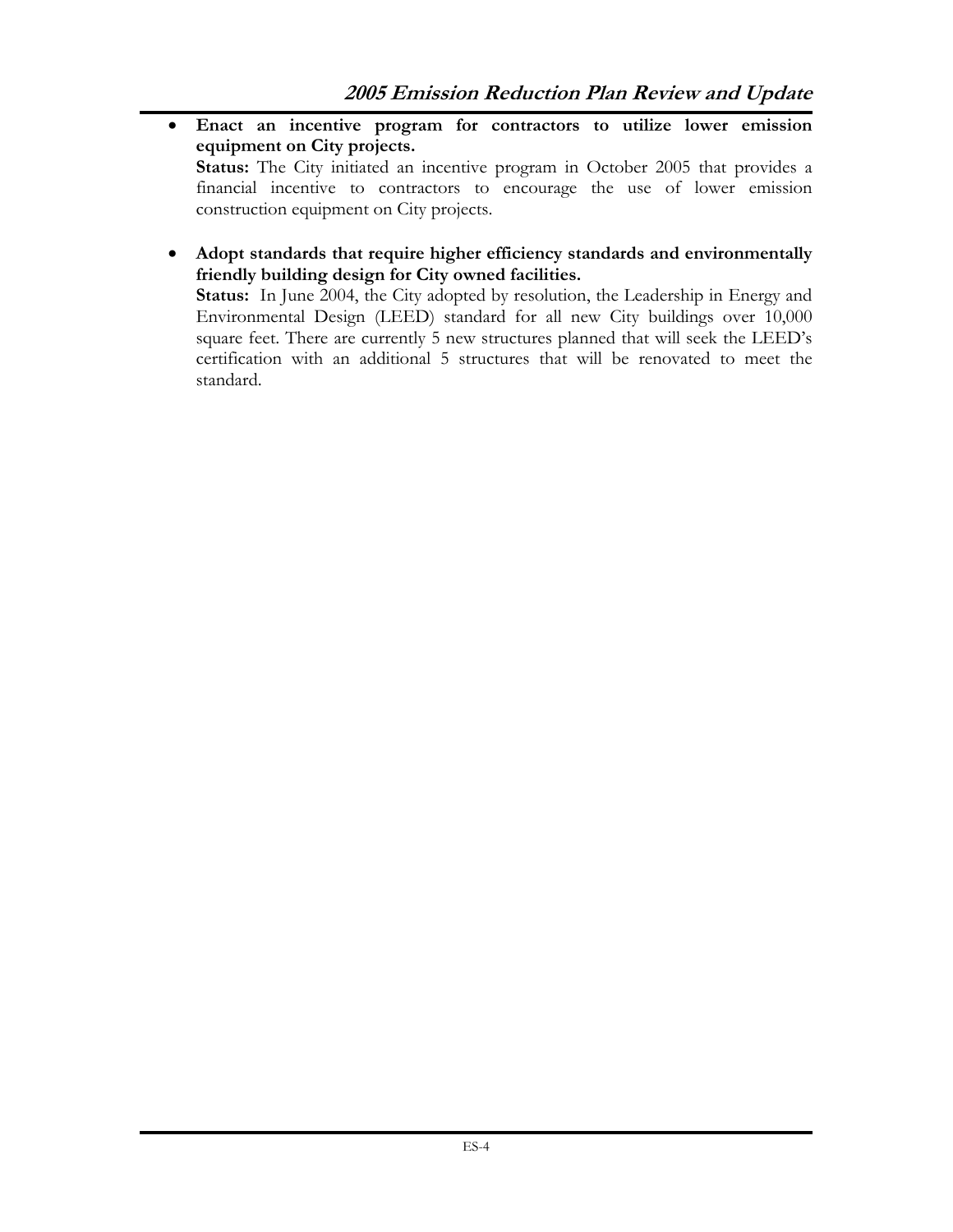# <span id="page-6-0"></span>**1 Introduction**

The City of Houston prepared an Emissions Reduction Plan in 2000 (2000 ERP) to provide a framework for reducing the City's emissions impact on the Houston-Galveston area.<sup>[2](#page-6-1)</sup> This plan consisted of an emissions inventory based on the City's 1999 vehicles and equipment database and a program of measures each City department could implement to achieve an overall goal of a 75% reduction in emissions of oxides of nitrogen (NO**x**).

This report looks at the progress the City has made in implementing the emission reduction measures spelled out in the 2000 ERP and in meeting the 75% NO**x** reduction goal regarding its own activities. It compares 1999 and 2004 emissions from several source categories; mobile sources, which include on-road and off-road vehicles; and stationary sources that consist of boilers and heaters, emergency generators and sludge dryers. Additional emissions, such as particulate matter (PM) and carbon dioxide (CO2), are included in parts of this review to broaden the potential for their use in future emissions reductions efforts, however a comprehensive assessment of these pollutants was not within the scope of this plan. As a result, data regarding 2004 emissions from contractors and other sources not directly controlled by the City are not included in this report.

City departments were polled to find out what 2000 ERP measures had actually been implemented, and to what extent. To evaluate the change in City emissions since the 2000 ERP's release, emissions have been estimated using the City's database on vehicles and equipment, current to the end of 2004. Some departments however, such as the Department of Aviation and the Department of Public Works and Engineering, conducted more detailed emissions calculations and/or actual exhaust stack testing to determine emissions from selected sources.

Due to improved computer emissions modeling capabilities, the 1999 on-road vehicle data used in developing the 2000 ERP has been reprocessed using updated computer modeling software. The Environmental Protection Agency's (EPA's) MOBILE5 model, which was originally used to generate the 1999 vehicle emissions data, has been upgraded to MOBILE6.2. This report assesses vehicle emissions for both the 1999 and 2004 data using MOBILE6.2 in order to produce comparative results. Examples of the impact on the overall City emissions from these computer model changes are shown in Appendix A.

Similarly, off-road emissions have been reassessed using the EPA's latest model for this class of vehicles, NONROAD2004.

Information on the models used in generating the emissions data and how they compare can be found on the EPA's internet website at [http://www.epa.gov/otaq/mobile.htm.](http://www.epa.gov/otaq/mobile.htm)

<span id="page-6-1"></span>2 IBID

1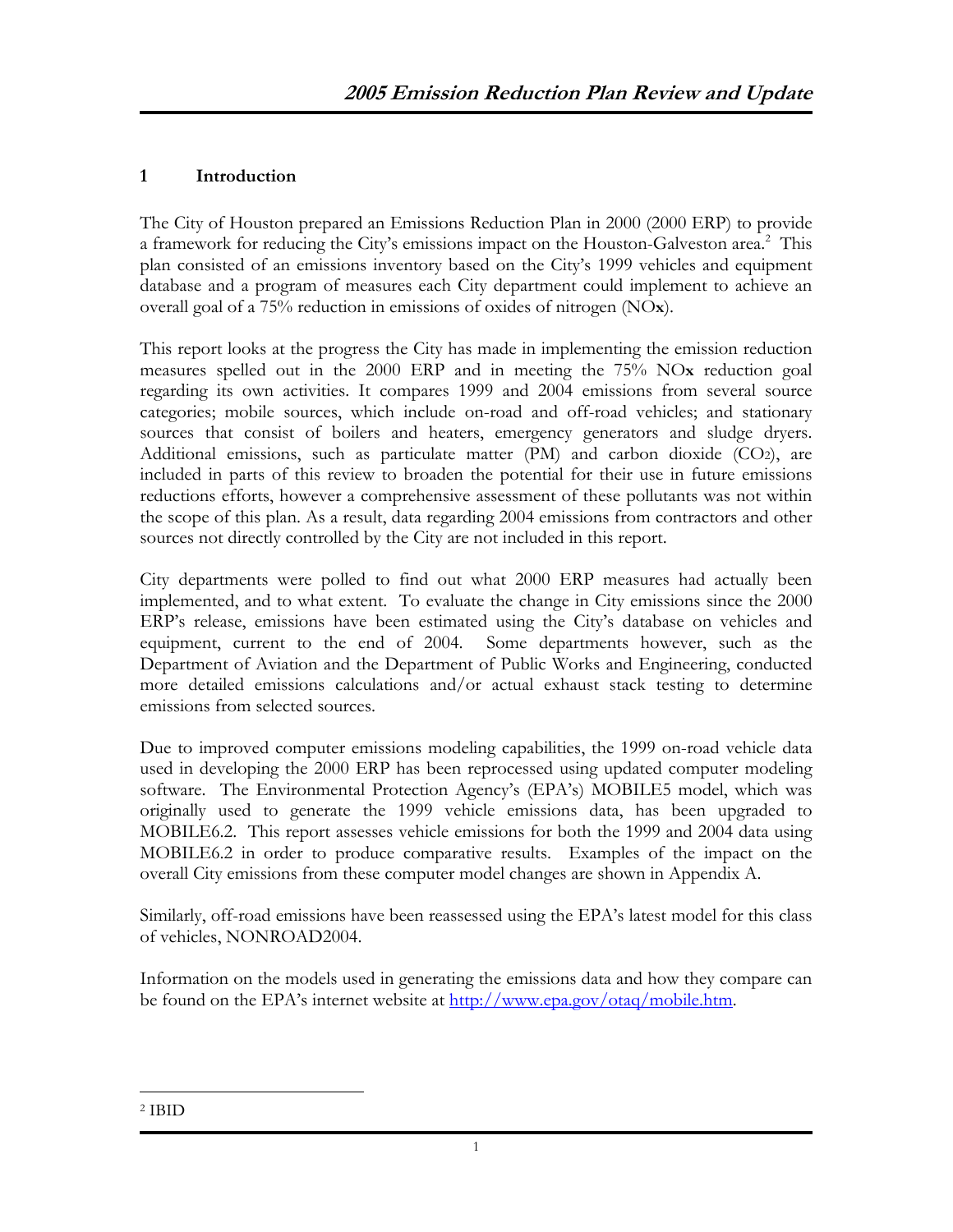# <span id="page-7-0"></span>**2 City of Houston Emissions, 1999 and 2004**

Most of the City's emission sources (72%) fall into the mobile source category, which consists of vehicles and equipment designed to be self-powered and to be used in various locations. This group includes on-road vehicles (trucks, passenger cars, etc.) and off-road equipment (graders, mowers, tractors, etc.). Emission estimates for these two groups have been prepared, and are reported, separately because different computer models are used to estimate emissions from each source type. In addition to mobile sources, the City operates a number of stationary sources such as boilers, generators, and sludge dryers.

On-road and off-road emissions were calculated using the latest EPA emission estimating models, described in Appendix A. As discussed in the Introduction, emissions for the baseline year of 1999 as well as the 2004 emissions were estimated using the same models to rule out model differences as a cause of any perceived increase or decrease in emissions.

Overall, the City's NOx emissions have declined by 16% in the period from 1999 to 2004. As discussed above, stationary source emissions have not changed to a great degree, and the overall emissions decrease is attributable to changes in the mobile sources. For example, as noted in Table 1 below, overall emissions (mobile and stationary sources) of NO**x** have decreased from an estimated 719 tpy in 1999 to 604 tpy in 2004 with the reductions attributable to mobile sources.

|                              |                 |      |      |           |               | 75%   | Change    |
|------------------------------|-----------------|------|------|-----------|---------------|-------|-----------|
|                              |                 |      |      | Reduction | $\frac{0}{0}$ | Goal  | as $%$ of |
| <b>Emissions Source Type</b> |                 | 1999 | 2004 | (tpy)     | change        | (tpy) | Goal      |
| Mobile                       | On-Road         | 322  | 254  | $-68$     | $-21\%$       | 242   | $-28%$    |
|                              | Off-Road        | 193  | 144  | $-49$     | $-25%$        | 145   | $-34\%$   |
|                              | Subtotal        | 515  | 398  | $-117$    | $-23%$        | 386   | $-30%$    |
|                              |                 |      |      |           |               |       |           |
| Stationary                   |                 |      |      |           |               |       |           |
|                              | Boilers/Heaters | 54   | 56   | 2         | $4\%$         | 41    | $5\%$     |
|                              | Generators      | 34   | 34   | $\theta$  | $0\%$         | 26    | $0\%$     |
|                              | Sludge Dryers   | 115  | 115  | $\Omega$  | $0\%$         | 86    | $0\%$     |
|                              | Subtotal        | 204  | 206  | 2         | $1\%$         | 153   | $1\%$     |
|                              |                 |      |      |           |               |       |           |

# **Table 1 - Summary of City NOx Emissions**

(tons per year)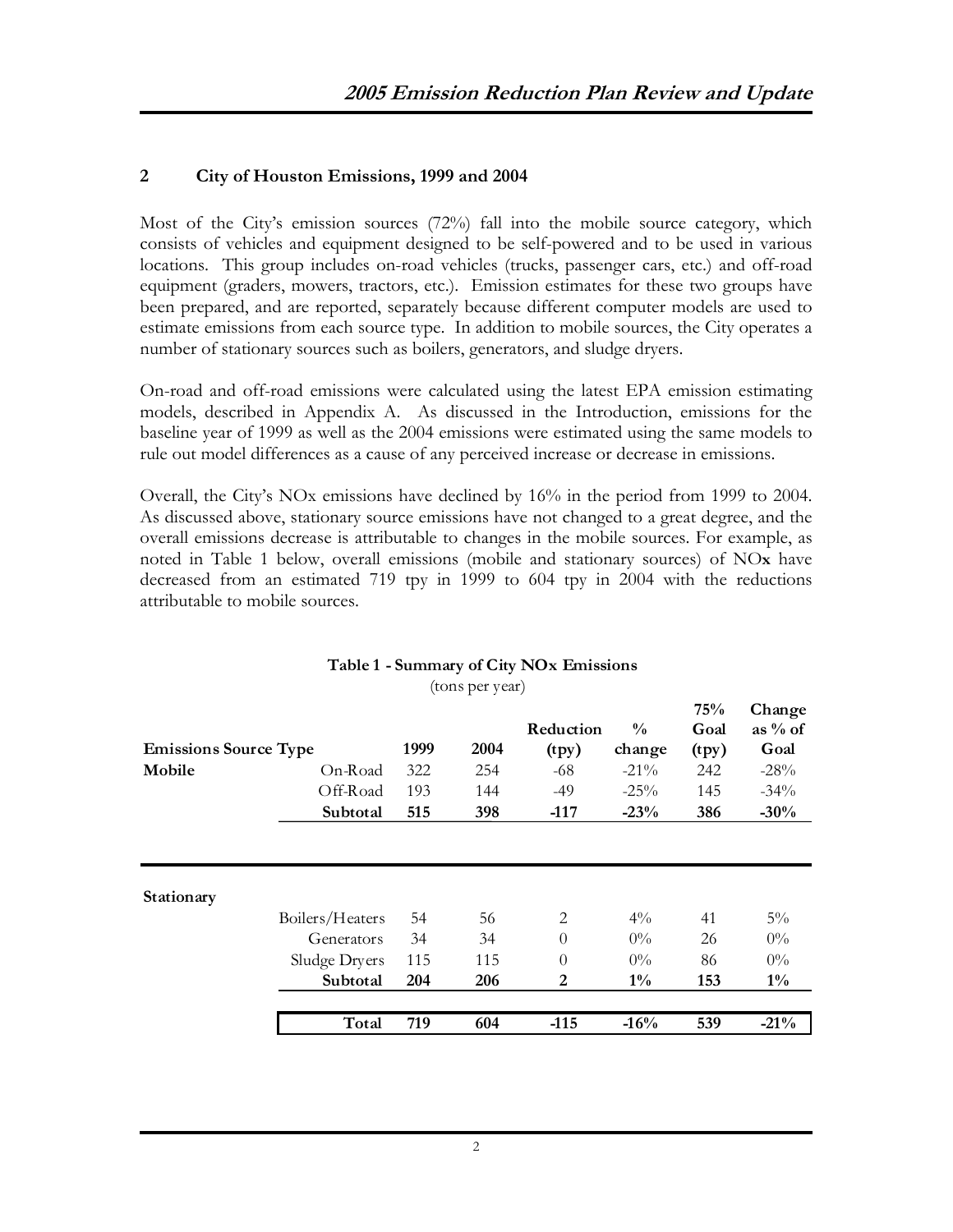# <span id="page-8-0"></span>**2.1 Mobile Equipment Fleet Overview**

The City's fleet (on-road and off-road) consisted of 11,285 units at the end of 2004 compared with 12,674 units in 1999, an overall decrease of 11%. Of these, approximately 10,300 vehicles have some type of emission-producing engine necessary to operate the unit as opposed to non-powered vehicles such as trailers. Table 2 summarizes the fleet by department.

| Department   | 1999   | 2004   | Unit Change | % change |
|--------------|--------|--------|-------------|----------|
| Aviation     | 744    | 721    | $-23$       | $-3\%$   |
| Fire         | 984    | 943    | $-41$       | $-4\%$   |
| Parks        | 1,312  | 1,050  | $-262$      | $-20%$   |
| Police       | 4,030  | 3,522  | $-508$      | $-13%$   |
| Public Works | 4,225  | 3,828  | $-397$      | $-9\%$   |
| Solid Waste  | 543    | 565    | 22          | $4\%$    |
| Other        | 836    | 656    | $-180$      | $-22\%$  |
| <b>TOTAL</b> | 12,674 | 11,285 | $-1,389$    | $-11\%$  |

# **Table 2 - Total Equipment Fleet (On-Road and Off-Road)**

The category of "Other" departments in the table above (and in following tables) includes the following departments that operate less than 200 vehicles each:

| Human Resources               |
|-------------------------------|
| <b>Information Technology</b> |
| Legal                         |
| Libraries                     |
| Mayor's Office                |
| Municipal Courts              |
| Planning & Development        |
|                               |

Table 3 provides a comparison of overall emissions reductions from mobile sources for the two sample years, 1999 and 2004.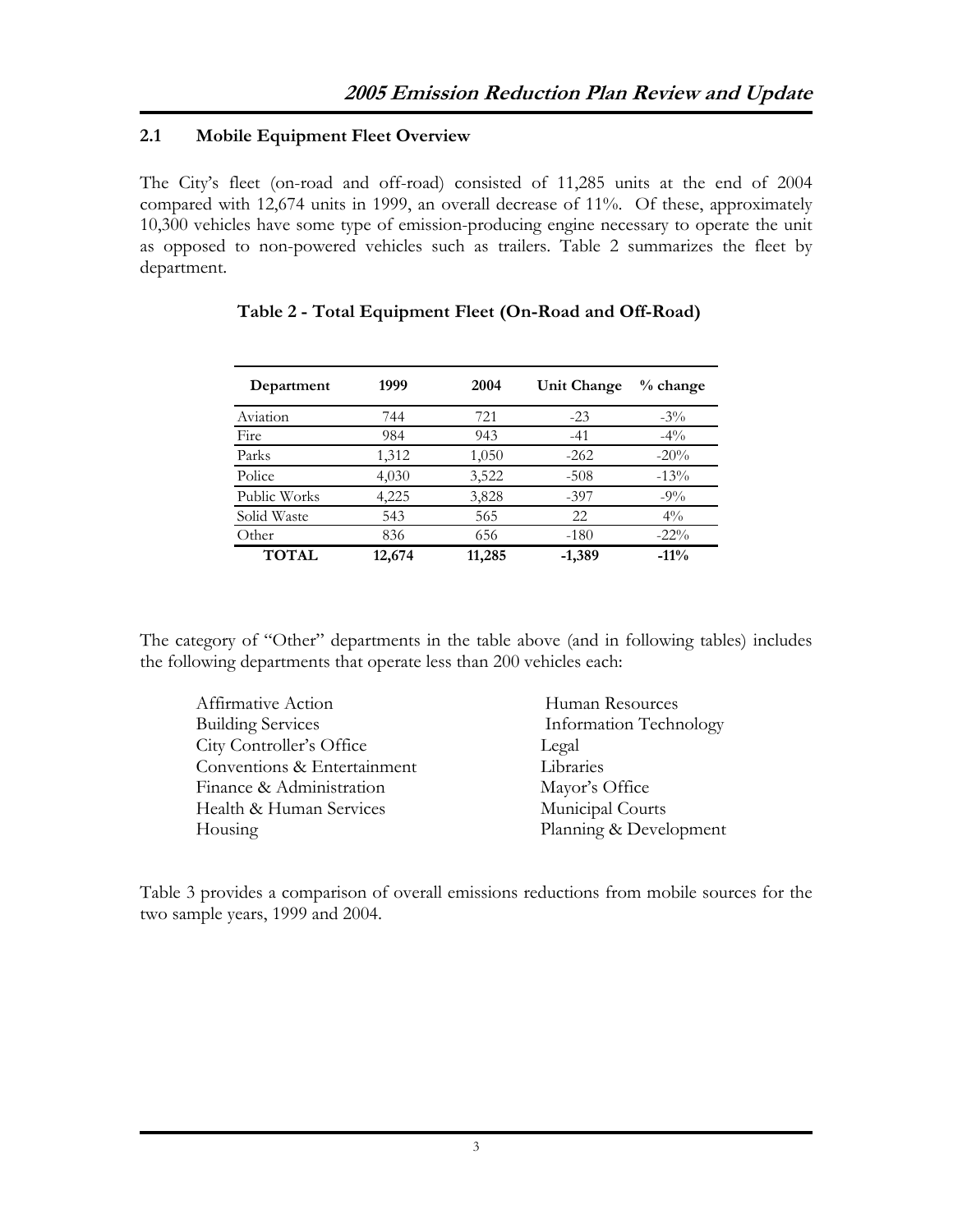| Pollutant       | Tons per year | $\frac{0}{0}$ |          |
|-----------------|---------------|---------------|----------|
|                 | 1999          | 2004          | Change   |
| <b>VOC</b>      | 97            | 62            | $-36\%$  |
| NOx             | 515           | 398           | $-23\%$  |
| <b>CO</b>       | 1,644         | 869           | $-47\%$  |
| CO <sub>2</sub> | 91,344        | 80,118        | $-12\%$  |
| $PM_{10}$       | 27            | 20            | $-2.5\%$ |

<span id="page-9-0"></span>**Table 3 –Comparison of Mobile Source Emissions, 1999 and 2004** 

An interesting observation regarding the emission reductions between 1999 and 2004 is that the percentage reductions of pollutants other than  $CO<sub>2</sub>$  are greater than the reduction of  $CO<sub>2</sub>$  by a factor of at least 2. The significance of this is that  $CO<sub>2</sub>$  emissions are related almost entirely to the amount of fuel used, whereas the other pollutants are related to engine design and operating conditions and are subject to reduction by emission control technology advances. The  $CO<sub>2</sub>$  reduction indicates that there was a reduction in the overall amount of fuel used in the respective years. The fact that the other pollutants were reduced to greater percentages shows that the reductions were due to more than just reduced fuel consumption or lower activity levels – i.e., there has been a real effect of implementing emission control measures such as the replacement of older vehicles with lower-emission vehicles.

# **2.1.1 On-Road Vehicles**

As mentioned in the Introduction, the 2000 ERP emission estimates were developed using emission factors from the MOBILE5 model; the emission estimates presented below are based on the MOBILE6.2 version. Because of the enhancements made to the newer model, the same inputs produce different results between the two versions of the model. This is a normal occurrence in the practice of estimating mobile source emissions.

As Tables 4 and 5 show, since 1999, the City has reduced its fleet size by 11% and its vehicle miles traveled (VMT) by an estimated 22%. Examples of methods implemented to reduce VMT include the Department of Solid Waste use of waste transfer stations to consolidate refuse truck loads prior to shipment to landfills, the use of Blackberry® technology by Code Enforcement staff to eliminate commute miles to offices to pick-up and submit daily reports, the centralization of various department operations into the downtown district, and the curtailment in vehicle home storage privileges.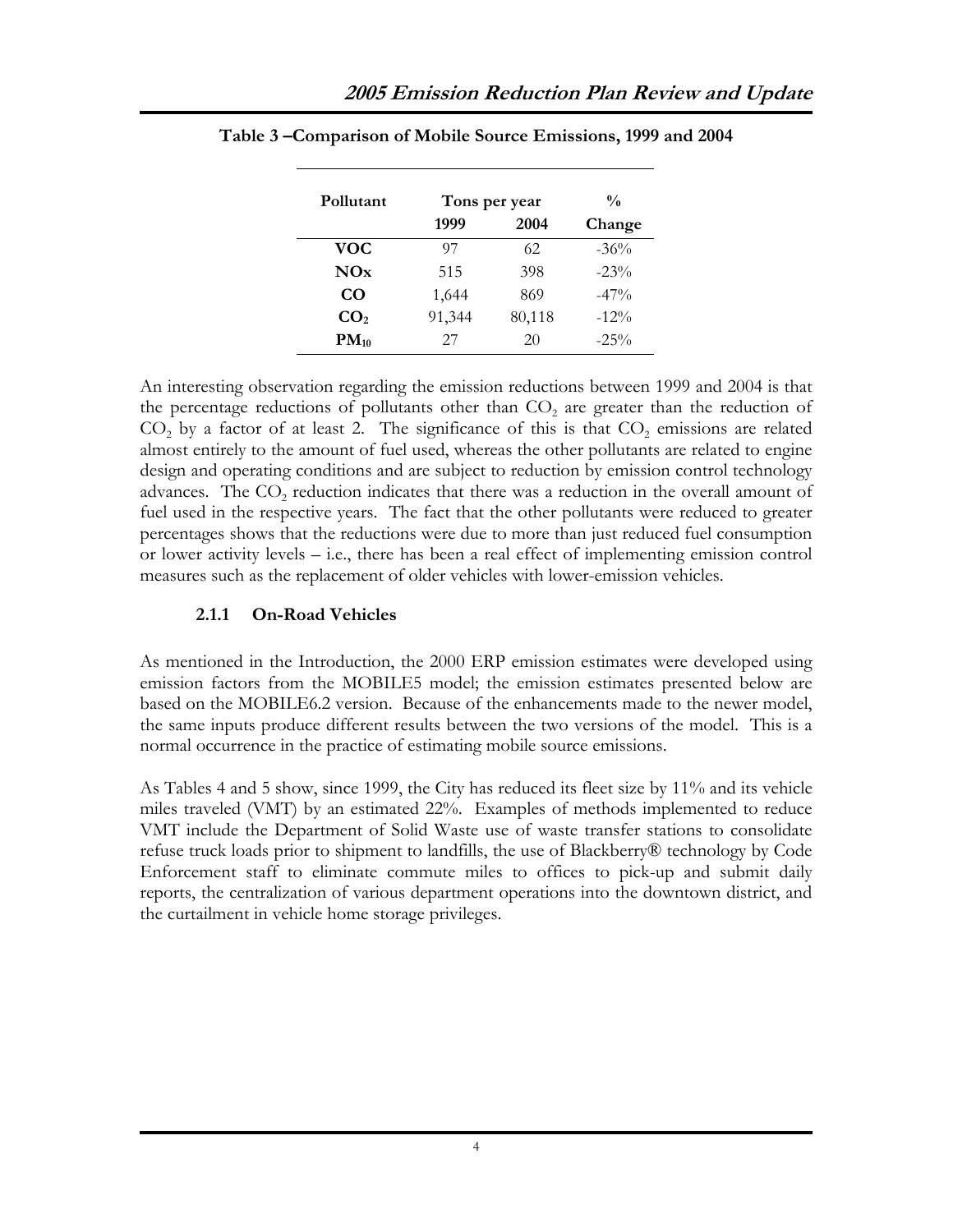| Department            | 1999   | 2004  | Unit Change | $\frac{0}{0}$<br>Change |
|-----------------------|--------|-------|-------------|-------------------------|
| Aviation <sup>1</sup> | 472    | 489   | 17          | $4\%$                   |
| Fire                  | 822    | 784   | (38)        | $-5\%$                  |
| Parks                 | 652    | 516   | (136)       | $-21\%$                 |
| Police                | 3,965  | 3,462 | (503)       | $-13\%$                 |
| Public Works          | 3,291  | 2,963 | (328)       | $-10\%$                 |
| Solid Waste           | 464    | 489   | 25          | $5\%$                   |
| Other                 | 793    | 595   | (198)       | $-25\%$                 |
| <b>TOTAL</b>          | 10,459 | 9,298 | (1,161)     | $-11\%$                 |

#### **Table 4 - On-Road Fleet – Number of Vehicles**

**Table 5 - On-Road Fleet – Vehicle Miles Traveled (000's)**

| Department            | 1999    | 2004   | <b>VMT Change</b> | $\frac{0}{0}$<br>Change |
|-----------------------|---------|--------|-------------------|-------------------------|
| Aviation <sup>1</sup> | 2,819   | 3,929  | 1,110             | $39\%$                  |
| Fire                  | 11,263  | 8,624  | (2,639)           | $-23\%$                 |
| Parks                 | 3,994   | 2,717  | (1,277)           | $-32\%$                 |
| Police                | 60,120  | 45,759 | (14, 361)         | $-24\%$                 |
| Public Works          | 26,409  | 22,467 | (3,942)           | $-15%$                  |
| Solid Waste           | 5,654   | 4,372  | (1,282)           | $-23%$                  |
| Other                 | 7,168   | 4,092  | (3,076)           | $-43%$                  |
| <b>TOTAL</b>          | 117,427 | 91,960 | (25, 467)         | $-22\%$                 |

<sup>1</sup> In connection with independent NO<sub>x</sub> reduction initiatives, the Department of Aviation constructed a Consolidated Rental Car Facility (CRCF) at George Bush Intercontinental Airport. The use of the CRCF has resulted in the elimination of 96 shuttle buses owned and operated by the rental car agencies, which were replaced with 26 low-emission diesel buses owned by the department. The net result is a significant reduction in total area VMT (-5,500,000) and vehicle count (-70). The apparent increases reflected in the tables above in Department of Aviation vehicles and VMT are attributable to the addition of the 26 low-emission buses to the department's fleet that resulted from consolidating the privately operated rental car passenger shuttle services into the department's operations. The end result is a significant net decrease in area VMT and NOx emissions from shuttle bus operations at the main airport, equating to almost a full ton-per-day of NOx emissions. Excluding the addition of these buses to the department's fleet would result in a 3% reduction in VMT.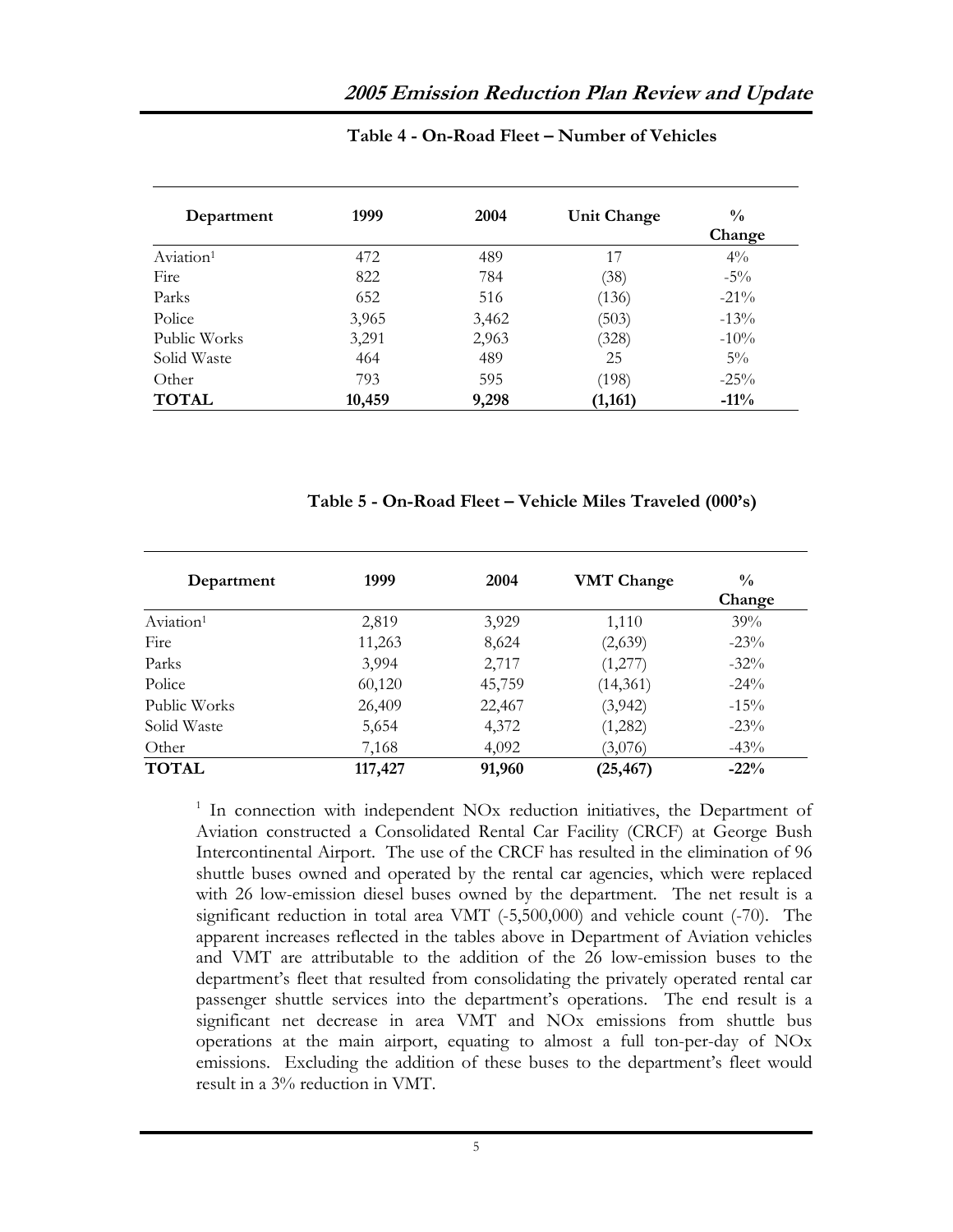<span id="page-11-0"></span>To translate the above vehicle and VMT reductions into emissions reductions, Table 6 provides a summary of on-road emissions and the percent change between 1999 and 2004.

| Pollutant       |        | Tons per year |               |
|-----------------|--------|---------------|---------------|
|                 | 2000   | 2005          | $\frac{0}{0}$ |
|                 | ERP    | Review        | Change        |
| <b>VOC</b>      | 45     | 28            | $-38\%$       |
| <b>NOx</b>      | 322    | 254           | $-21\%$       |
| CO              | 835    | 391           | $-53\%$       |
| CO <sub>2</sub> | 75,200 | 65,923        | $-12\%$       |
| $PM_{10}$       | 7.6    | 6.3           | $-17\%$       |

# **Table 6 – Comparison of On-Road Emissions by Study Year Using Mobile6.2**

# **2.1.2 Off-Road Equipment**

The City's off-road fleet consisted of 1,987 pieces of equipment in 2004 as compared to 2,215 in 1999. In 2004, approximately 1,800 of these units had some type of engine used in the vehicle or unit's operation. Table 7 shows the equipment by department for each year-end.

# **Number of Pieces Department 1999 <sup>2004</sup> % Change**  Aviation 272 232 -15% Fire  $162$   $159$   $-2\%$ Parks 660 534 -19% Police 65 60  $-8\%$ Public Works 934 865 -7% Solid Waste 79 76 -4% Other 43 61 42% **TOTAL 2,215 1,987 -10%**

# **Table 7 - Off-Road Equipment Fleet**

Total off-road emissions are listed for the two project years in Table 8, below. As with on-road sources, there has been an overall reduction in emissions. These were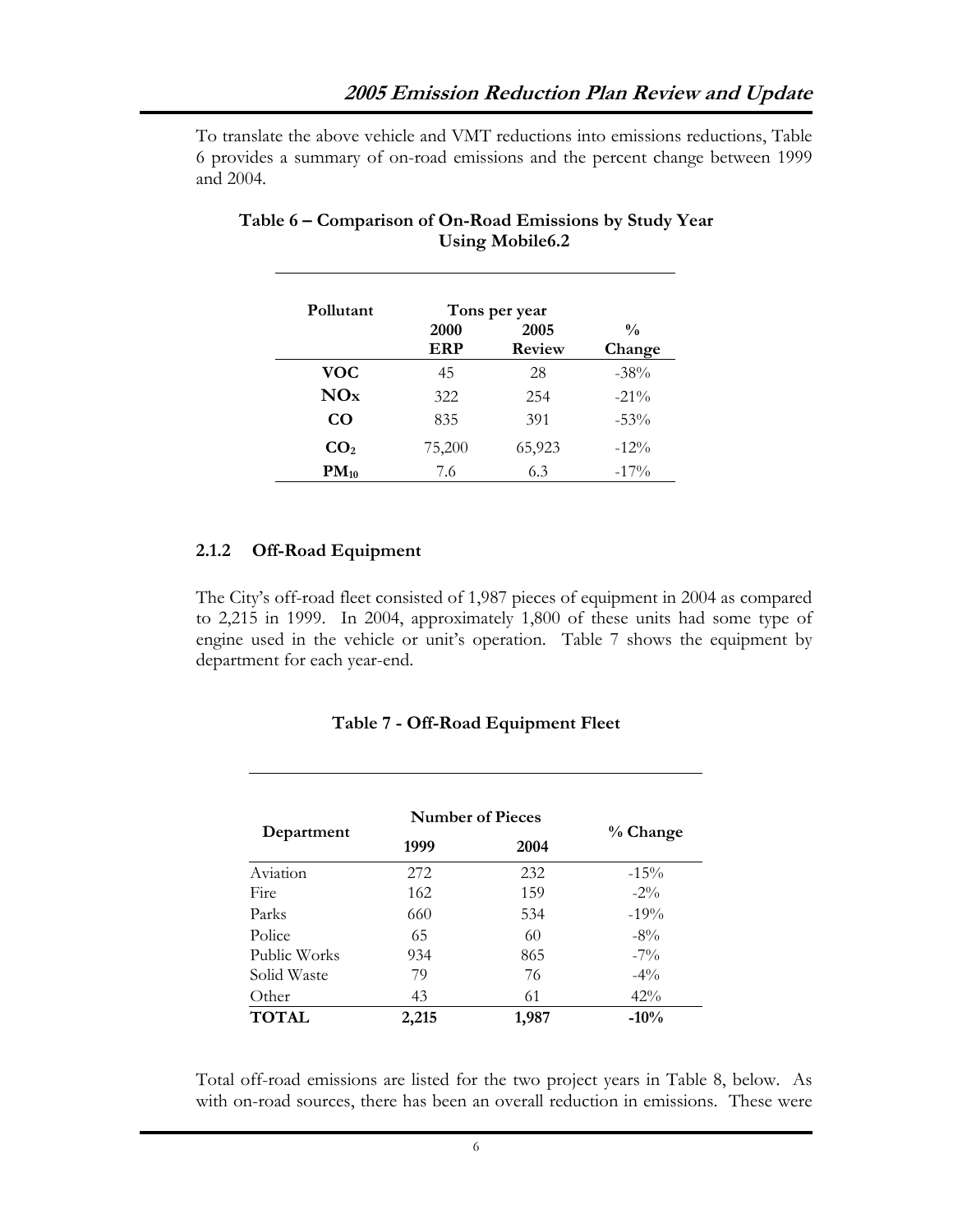<span id="page-12-0"></span>due to a reduction in the number of pieces of equipment and by emission reduction measures that have been taken, such as replacement of older vehicles with newer, lower emission vehicles, and installation of emission controls discussed in Section 3.

| Pollutant       | Tons per year |        |               |
|-----------------|---------------|--------|---------------|
|                 | 2000          | 2005   | $\frac{0}{0}$ |
|                 | <b>ERP</b>    | Review | Change        |
| VOC             | 52            | 34     | $-35\%$       |
| NOx             | 193           | 144    | $-25\%$       |
| CO              | 809           | 478    | $-41\%$       |
| CO <sub>2</sub> | 16,144        | 14,195 | $-12\%$       |
| <b>PM10</b>     | 19            | 14     | $-28\%$       |

**Table 8 – Off-Road Emissions Summary** 

# **2.2 Stationary Sources**

Stationary sources for City operations are primarily limited to boilers, water heaters, emergency generators, plus a group of sludge dryers operated by the Department of Public Works at its wastewater treatment facilities. The number and operating characteristics of the City's stationary sources did not change substantially between 1999 and 2004. The Fire Department, however, has removed a boiler from service and the Departments of Aviation and Convention and Entertainment are scheduled to replace several large boilers. Additionally, the Department of Public Works is scheduled to replace the sludge dryers at the Almeda Sims facility with a more efficient rotary drum technology, and to install low NOx burners in the  $69<sup>th</sup>$  Street facility.

Table 9 presents the estimated stationary source emissions by department for 2004. The changes in emissions shown in the table are the result of the removal of a boiler by the Fire Department and the addition of two new facilities, Terminal E and the Federal Inspection Facility, at the Department of Aviation. At the end of 2004, the Department of Aviation was also in process of installing and testing two new low-NOx boilers at Bush Intercontinental Airport (IAH) with plans to remove the old boilers in 2006.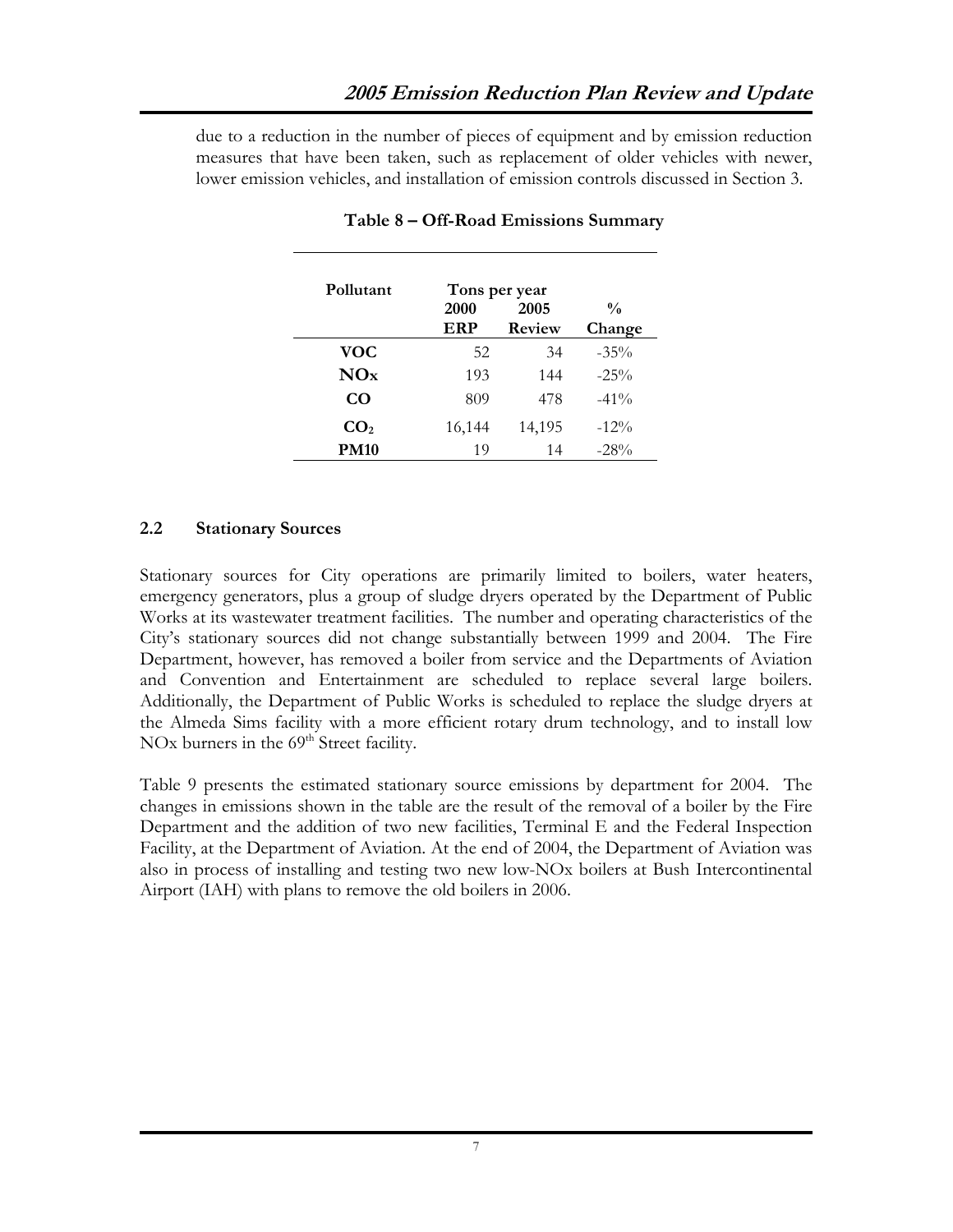<span id="page-13-0"></span>

| <b>Buildings &amp; Generators</b> | Boilers/heaters |       |      |       |       |             | Generators |  |
|-----------------------------------|-----------------|-------|------|-------|-------|-------------|------------|--|
| Departments with facilities only  | NOx             | VOC's | PM10 | NOx   | VOC's | <b>PM10</b> |            |  |
| Aviation                          | 24.30           | 0.90  | 1.20 | 7.40  | 0.20  | 0.10        |            |  |
| Building Svcs.                    | 9.58            | 0.53  | 0.73 | 1.23  | 0.10  | 0.09        |            |  |
| Convention & Entertainment        | 1.67            | 0.09  | 0.13 | 3.20  | 0.26  | 0.23        |            |  |
| Fire                              | 2.86            | 0.16  | 0.21 | 0.64  | 0.05  | 0.03        |            |  |
| Health & Human Services           | 0.66            | 0.04  | 0.05 | 0.00  | 0.00  | 0.00        |            |  |
| Library                           | 0.76            | 0.04  | 0.06 | 0.00  | 0.00  | 0.00        |            |  |
| Municipal Courts                  | 0.08            | 0.00  | 0.01 | 0.00  | 0.00  | 0.00        |            |  |
| Parks & Recreation                | 1.44            | 0.08  | 0.11 | 0.04  | 0.00  | 0.00        |            |  |
| Planning & Development            | 0.07            | 0.00  | 0.01 | 0.27  | 0.02  | 0.02        |            |  |
| Police                            | 5.50            | 0.30  | 0.43 | 5.85  | 0.48  | 0.41        |            |  |
| Public Works & Engineering        | 9.71            | 0.53  | 0.74 | 15.41 | 1.24  | 1.07        |            |  |
| Solid Waste Management            | 0.18            | 0.01  | 0.01 | 0.13  | 0.01  | 0.01        |            |  |
| 2004 Estimated Totals             | 56.8            | 2.7   | 3.7  | 34.2  | 2.4   | 2.0         |            |  |

**Table 9 Stationary Source Emissions (tpy)**

# **2.3 Other Initiatives**

The Department of Aviation completed independent NOx reduction measures involving non-city owned emissions sources. While these initiatives fall outside of the focus of this report, the benefit is not insignificant. These additional NOx emission reduction efforts are a result of a 2000 Memorandum of Agreement between the City of Houston and the TCEQ. The final NOx Emissions Reduction Plan included a mix of strategies to achieve the emissions reduction target of 1.809 tons per day. The strategies primarily involved mobile sources owned, operated, or under the control of the airport tenants, as opposed to the Department of Aviation or the City. The plan was reviewed and approved by the TCEQ and is now part of the State Implementation Plan for reducing ozone formation in the Houston-Galveston area.

One of the most significant components of the emissions reduction plan was the Consolidated Rental Car Facility (CRCF), which was discussed previously in Section 2.1.1. Other strategies included the electrification of the airport gates (reducing the use of small on-board turbines used by aircraft and gate-side diesel generators), the construction of the new North Runway at IAH (reducing aircraft congestion and taxiing time), the installation of an automated people mover at IAH, and improved staging of limousines at IAH.

8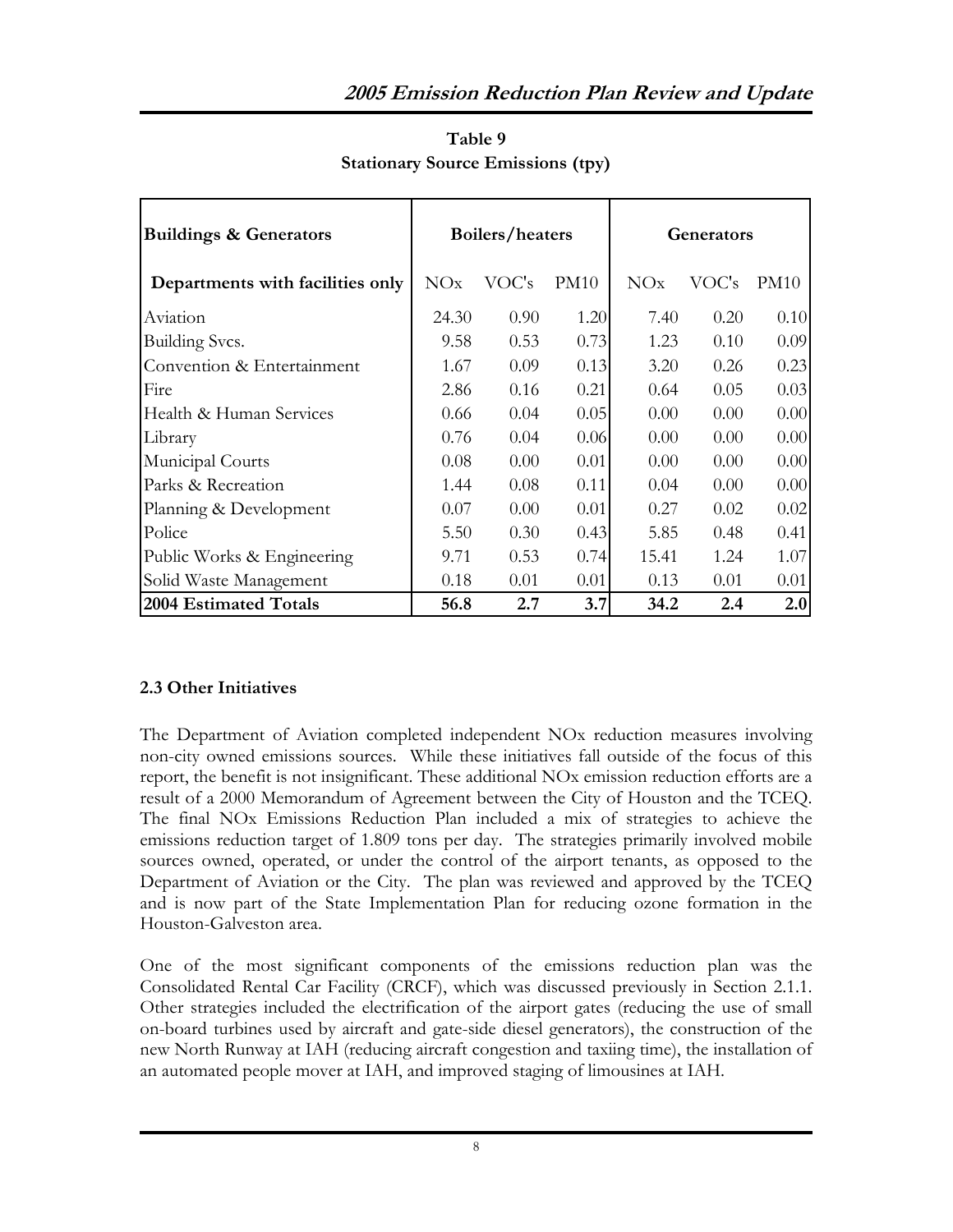<span id="page-14-0"></span>The Department of Public Works completed an assessment of emissions at its' wastewater treatment facilities as discussed in Appendix A, page A-12, and is planning to replace the dryers at the Almeda Sims facility with a more efficient rotary drum drying system that is expected to decrease NOx emissions by 10 tpy. Additionally, it is also planning the retrofit of the 69<sup>th</sup> Street facility's burners with new, low NOx burners that, should a trial installation prove successful, will result in an additional 9.6 tpy reduction, if all of the dryers are retrofit. These projects are planned to begin in the third quarter of 2006.

# **3 City Department Emission Reduction Plans**

For the 2000 ERP, each department drew up an emission reduction plan consisting of measures to be implemented to achieve the NO**x** reduction goal. These plans have been implemented to varying degrees by the respective departments. This section reviews the plans from the 2000 ERP, summarizes the actions taken to-date by the departments, and discusses additional steps for further emissions reductions.

# **3.1 2000 Plan**

The 2000 ERP was anticipated to produce reductions of NO**x** emissions totaling approximately 539 tpy, primarily from mobile sources. Table 1 indicates that mobile source NO**x** emissions decreased from 515 tpy in 1999 to 398 tpy in 2004, a decrease of 117 tpy, or 23% of the NO**x** emission reduction goal.

During the development of the 2000 ERP, various diesel emissions control technologies were identified as potentially suitable for retrofit onto the vehicle exhaust system, or added to the fuel, which would provide substantial reduction in NOx emissions. The City pursued these technologies by initiating the *Diesel Demonstration Project [3](#page-14-1)* , which served to acquire and test technologies that showed promise in providing significant reductions of NOx in older diesel vehicles. In field trials, various technologies appeared capable of providing these reductions; however costs and operational issues prevented these technologies from reaching their anticipated potential. With the lack of proven, cost effective technologies, the retrofit program was precluded from expanding to the level originally intended, resulting in a significant shortfall in the emissions reductions anticipated in the 2000 ERP.

City departments were surveyed as to which proposed and/or additional measures have been accomplished. A summary of the most common emission reduction measures and their extent of implementation are presented in Table 10.

<u>.</u>

<span id="page-14-1"></span><sup>3</sup> http://www.houstontx.gov/environment/reports.html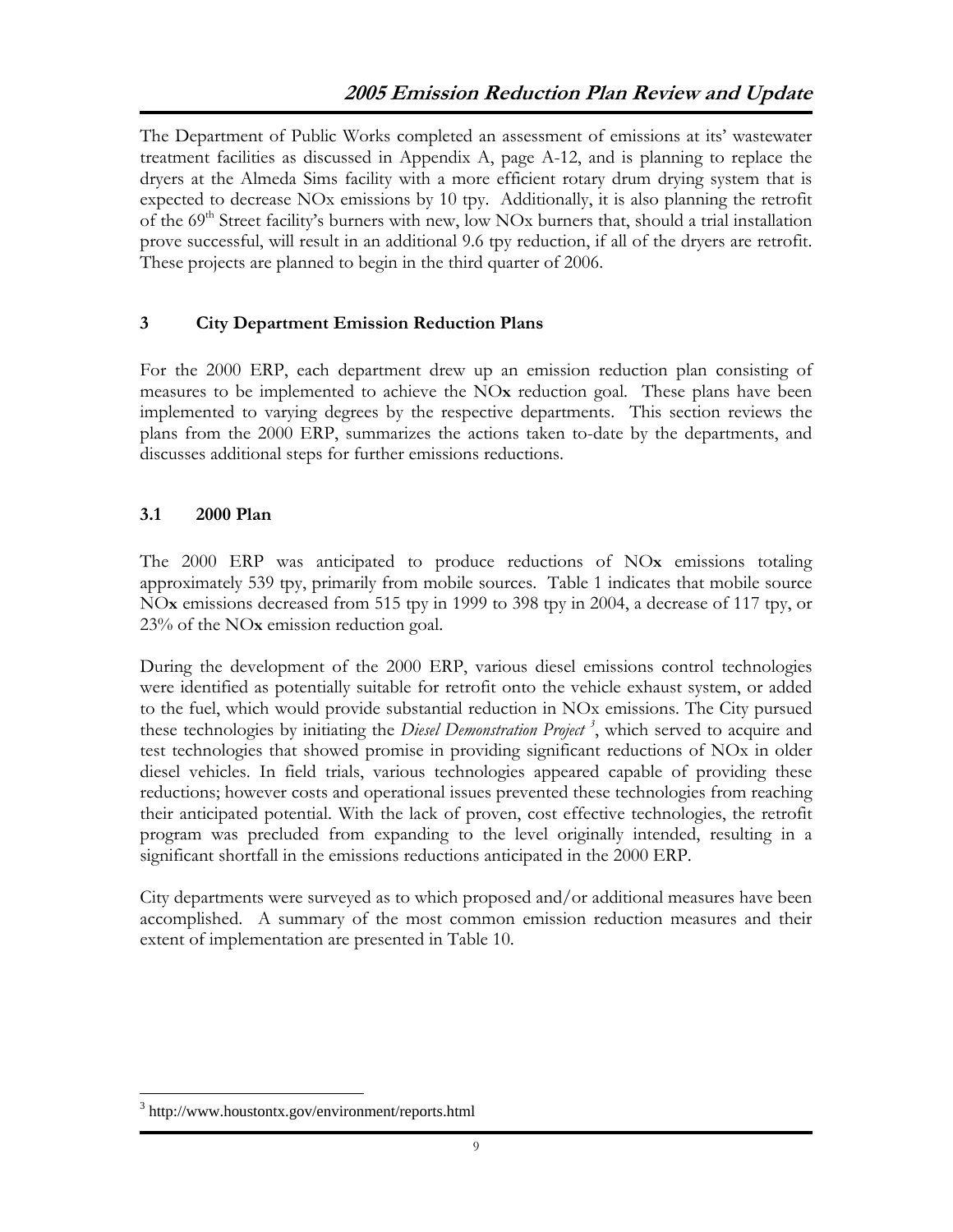#### **Table 10**

<span id="page-15-0"></span>

|                              |                |     | Telecontmunities Personnel | Nt. Fuer anides   | Low England Poinces<br><b>CENTS OF DEPARTMENT</b> | Earnwork Revenue<br>Free Site Change |
|------------------------------|----------------|-----|----------------------------|-------------------|---------------------------------------------------|--------------------------------------|
|                              |                |     | Bue Pass Lise              | Established Creek |                                                   |                                      |
|                              |                |     |                            |                   |                                                   |                                      |
|                              |                |     |                            |                   |                                                   |                                      |
|                              | Flex Schedule/ |     |                            |                   |                                                   |                                      |
| Department                   |                |     |                            |                   |                                                   |                                      |
| Affirmative Action           | 5              | 12  | $\overline{2}$             |                   | $\mathbf{1}$                                      |                                      |
| Aviation                     | 259            | 14  | $\overline{4}$             | 126               | $-23$                                             |                                      |
| <b>Building Services</b>     |                | 30  |                            | 11                | 75                                                |                                      |
| City Controller              |                | 18  |                            |                   | $-2$                                              |                                      |
| Convention & Entertainment   |                | 11  |                            |                   | 13                                                |                                      |
| Finance & Administration     |                | 93  | $\mathbf{1}$               |                   | $-38$                                             |                                      |
| Fire                         |                | 13  |                            |                   | $-41$                                             |                                      |
| Health & Human Services      |                |     | 44                         | 63                | $-47$                                             |                                      |
| Housing                      |                |     |                            |                   | $-16$                                             |                                      |
| Houston Emergency Center *   |                |     |                            |                   | $\overline{3}$                                    |                                      |
| Human Resources              |                | 27  | 1                          | $\mathbf{1}$      | $\mathbf{2}$                                      |                                      |
| Information Technology *     |                | 40  |                            |                   | 15                                                |                                      |
| Legal                        | 79             | 28  | $\overline{c}$             |                   | $\theta$                                          |                                      |
| Library                      |                | 100 | $\mathbf{1}$               |                   | 6                                                 |                                      |
| Mayor's Office **            |                |     |                            |                   | 11                                                |                                      |
| Municipal Courts             |                | 88  |                            |                   | $-3$                                              |                                      |
| Parks & Recreation           |                | 6   |                            |                   | $-262$                                            |                                      |
| Planning & Development       |                | 28  | 1                          |                   | $-199$                                            |                                      |
| Police                       |                | 210 | $\overline{4}$             | 1,660             | $-508$                                            |                                      |
| Public Works & Engineering   | 495            | 219 | 34                         |                   | $-397$                                            | 84                                   |
| Solid Waste                  |                | 6   | $\mathbf{1}$               |                   | 22                                                | 20                                   |
| <b>Total All Departments</b> | 838            | 943 | 95                         | 1,861             | $-1,388$                                          | 104                                  |

**Summary of Most Commonly Implemented Measures**

\* Departments that were not in existence for the 2000 ERP

\*\* Many of Mayor's Office staff are accounted for in other department's personnel.

#### **3.2 Discussion**

The responses from City departments for this review indicate that most have made progress toward the goals established by the 2000 ERP. A more detailed and on-going program of tracking and reporting activities related to emission reductions would be a benefit to enhance the reporting (and recognition) of emissions reduction activities and encourage more participation by the departments.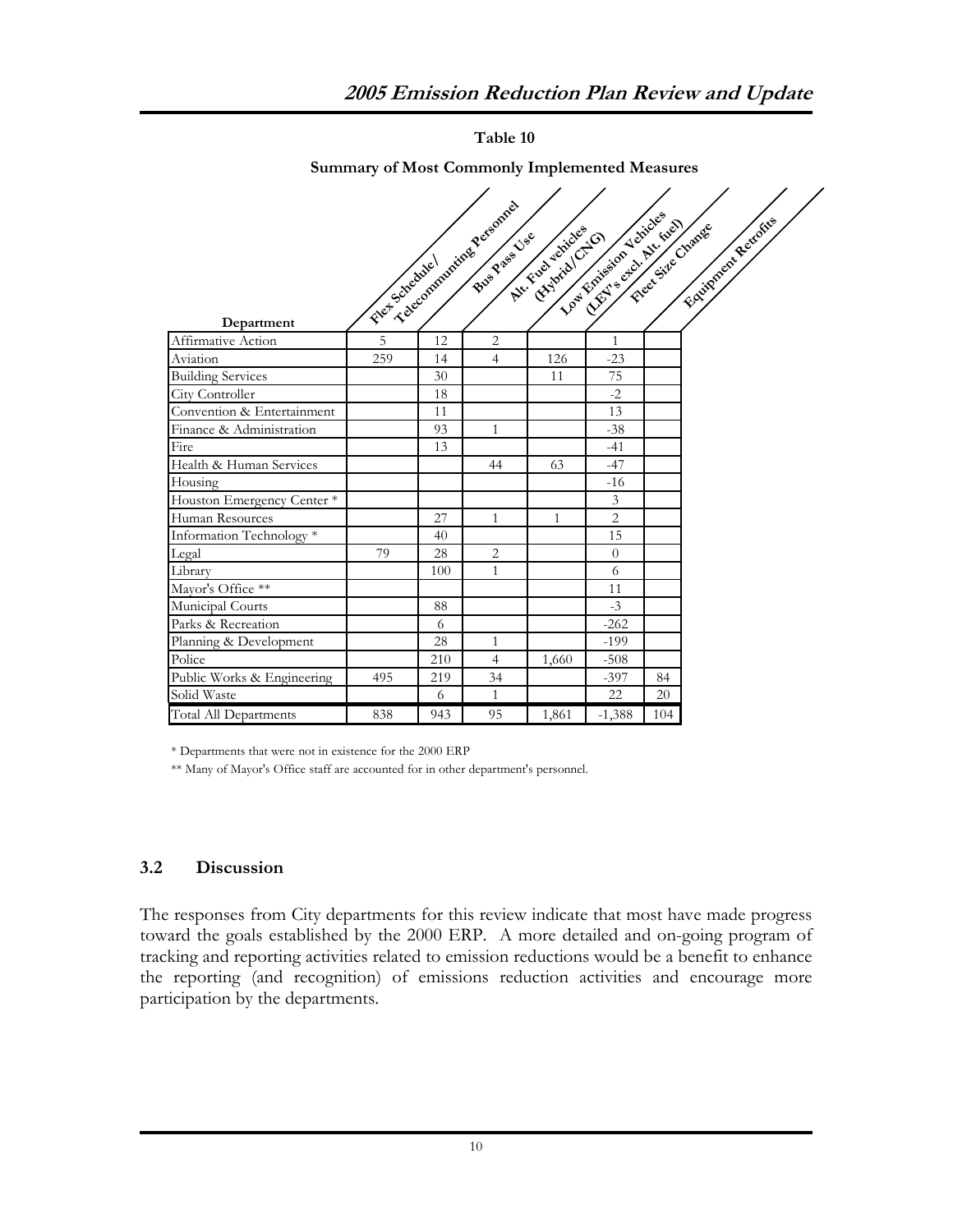# <span id="page-16-0"></span>**4 Recommendations**

As a result of this 2005 Plan Review, the following recommendations are provided to further the City of Houston's efforts to reduce its contribution to regional emissions. While this review focuses primarily on emissions from City sources, recommendations consistent with those identified in the 2000 ERP that address employee and contractor generated emissions are also provided.

Overall recommendations include:

- Enact written policies for the installation of low NOx natural gas-fired burners for the sludge dryers in wastewater treatment plants and in boiler and heater additions, replacements and upgrades.
- Enact written policies regarding standby generator testing, vehicle idling, clean vehicle, alternative fuel or lower emission vehicle acquisitions.
- Consider the use of vehicle locator technology to further reduce VMT and expand the use of technologies where appropriate to minimize commute travel to office locations.
- Improve data accuracy of the fleet management system for better reporting of fleet activities and emissions.
- Develop a system of reporting and tracking activities related to emission reductions (such as those listed in Table 10), and estimate the reductions on a regular basis.
- Improve the system of recordkeeping for mobile source equipment, including mileage (for on-road vehicles), hours of operation (for off-road equipment), and fuel usage (for all equipment).
- Continue the vehicle procurement policy to purchase the lowest emission vehicles available that are economically justifiable.
- Explore additional ways to reduce overall fleet size (e.g. downtown motor pool) and eliminate the oldest, highest emitting vehicles.
- Expand the vanpool/bus pass programs and develop telecommuting policies to enhance participation rates.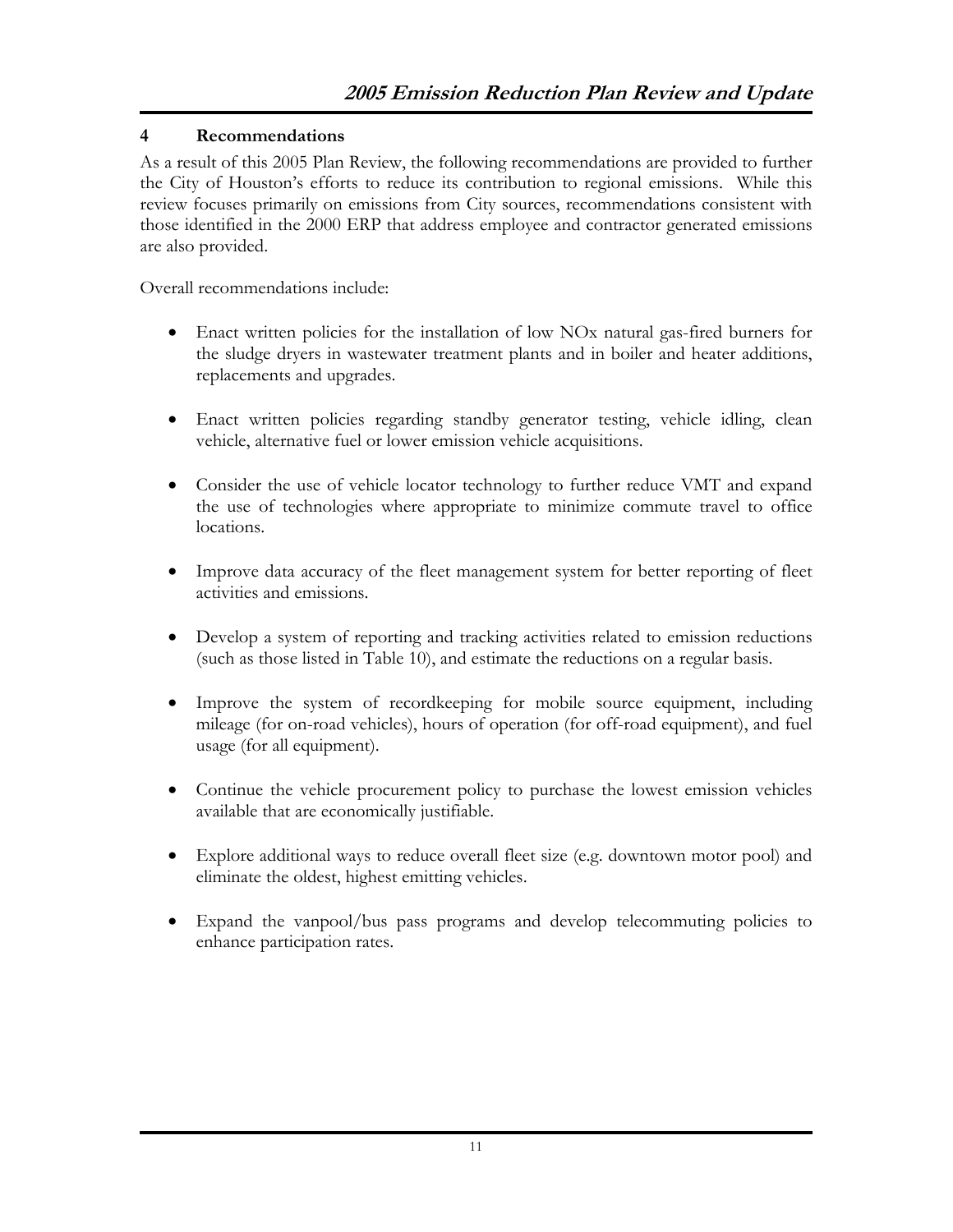# **Appendix A**

# **ESTIMATION OF AIR EMISSIONS FROM VEHICLES AND EQUIPMENT OWNED BY THE CITY OF HOUSTON**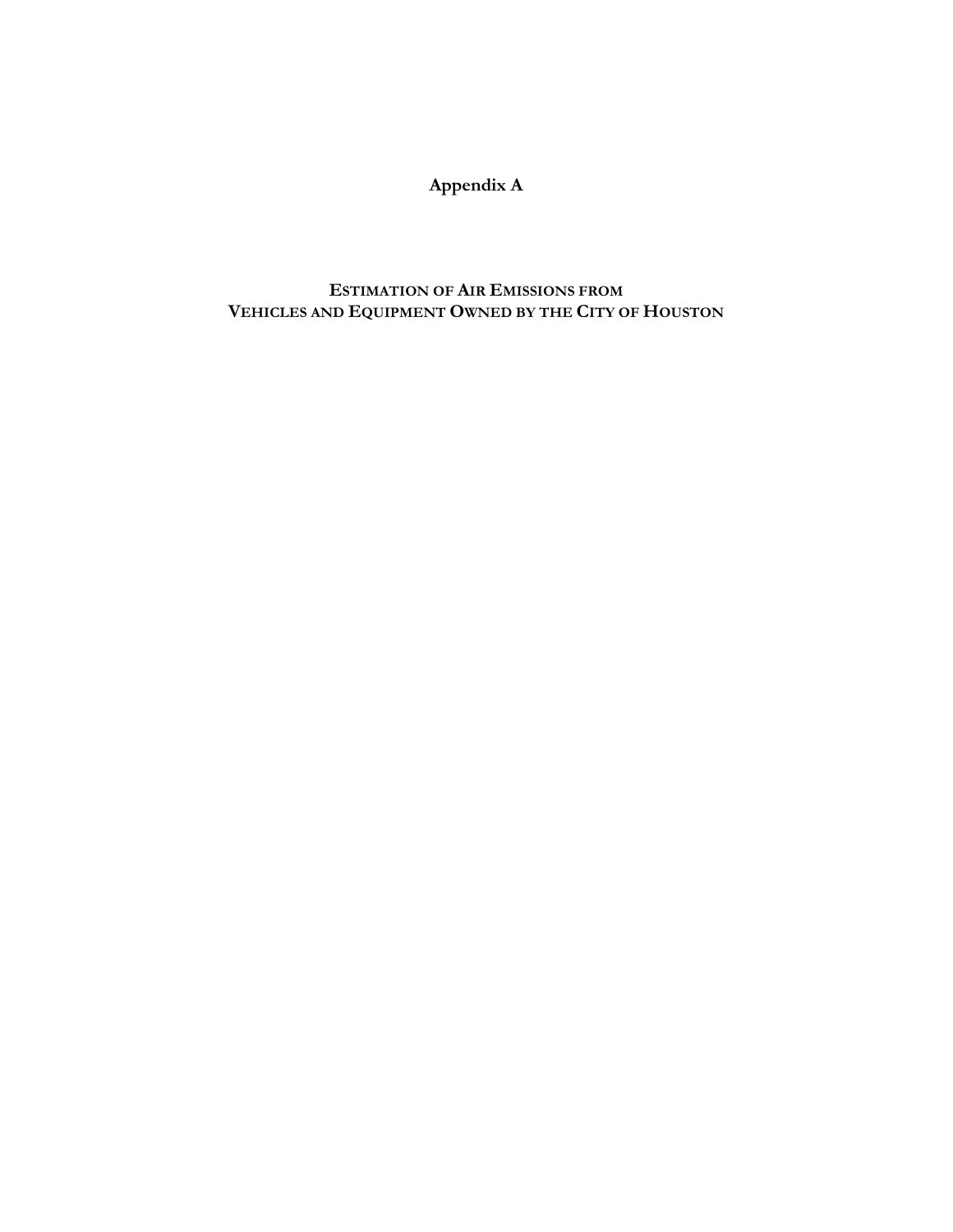# **Introduction and Overview**

This appendix presents a description of methods used to estimate the emissions presented in the preceding report. Due to changes in the standard emission estimating models, the 1999 data used in the City's 2000 Emissions Reduction Plan (ERP) was used to re-estimate 1999 emissions for a more appropriate comparison with the estimates of 2004 emissions.

The most recent version of models released by the U.S. Environmental Protection Agency (EPA) was employed - a major reason for re-computing 1999 emissions. The two models are:

- $\triangleright$  MOBILE6.2 used for estimating emissions from on-road highway vehicles
- ¾ NONROAD2004 used for non-highway, off-road equipment

These models, along with instructions and documentation, are available from the EPA's Internet website, at the address:

http://www.epa.gov/otaq/mobile.htm

From these two models, emissions have been estimated in terms of tons per year of:

- $\triangleright$  Hydrocarbons (HC, as converted to VOC),
- $\triangleright$  Carbon monoxide (CO)
- $\triangleright$  Carbon dioxide (CO<sub>2</sub>), a greenhouse gas
- $\triangleright$  Oxides of nitrogen (NOx)
- $\triangleright$  Particulate matter (PM, as converted to PM<sub>10</sub>)

# **Data Preparation**

Data was obtained in two batches. The first was prepared for the second half of 1999 (because the City's database did not include reliable information on activity in the first half of the year), meaning that vehicle activities were doubled to reflect annual emissions. The second was a more recent fleet update from the City reflecting 2004 vehicle and equipment activities. In general, the 2004 data was more robust than the earlier batch, as the computer data improved over time. However, there were some limitations, which required action before processing in an emissions model:

- $\triangleright$  Non-road equipment did not have any hourly usage rates, as only vehicle miles of travel and fuel consumption were supplied.
- $\triangleright$  Many data fields were blank, contained negative numbers, or had zero fuel and zero mileage – which is understandable because some equipment was trailers or was refueled by maintainer truck or portable container.

The data was processed to make it suitable for use as model input by deleting the entries that appeared to be unused vehicles and equipment and by filling blank data fields. In the case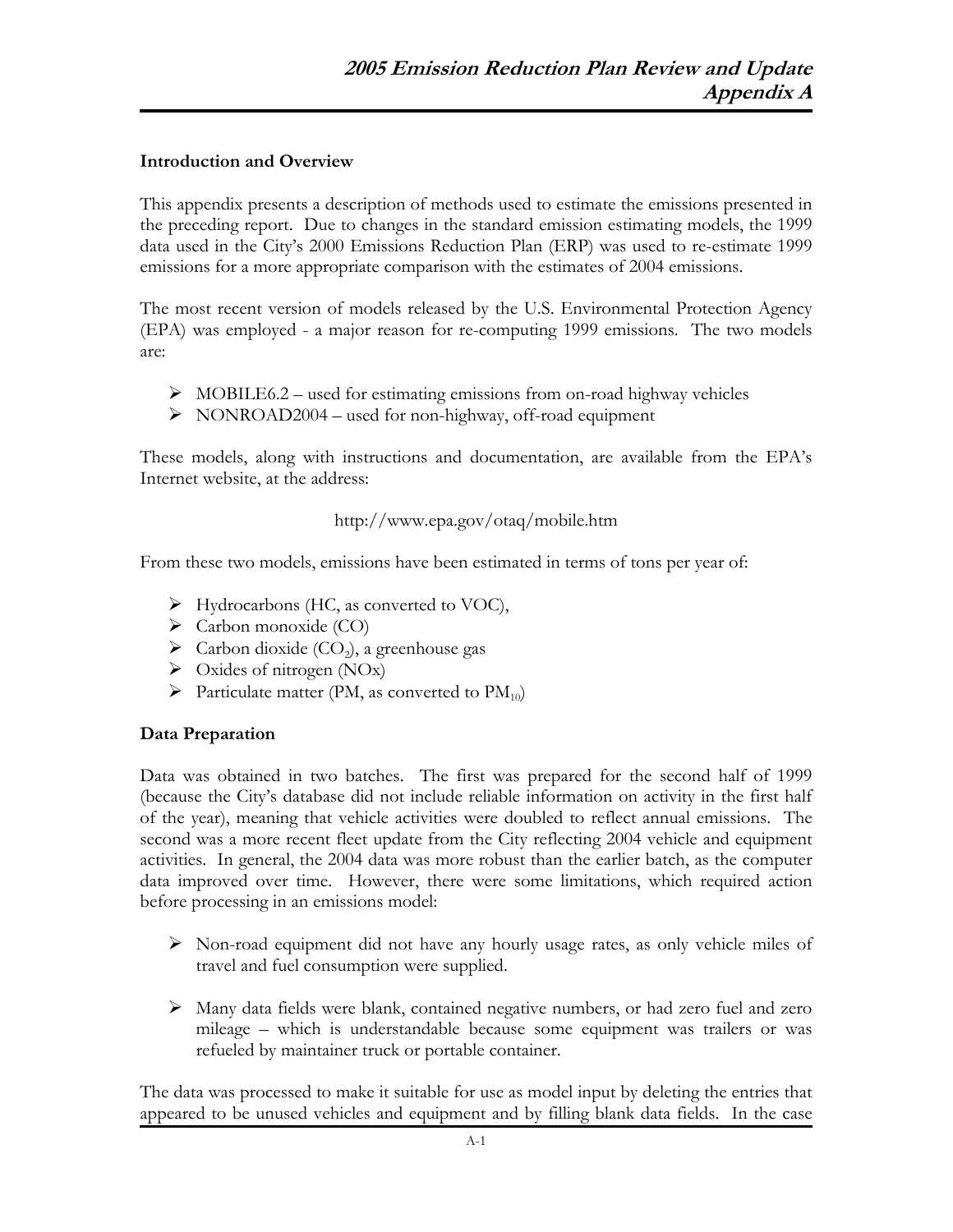where certain data was missing, an average for the vehicle/engine description was provided. This averaging was not done on the department level because it was determined that using several hundred vehicle/engine descriptions to create averages for approximately 10,000 units was adequate. The 1999 data contained many vehicle entries with negative mileage or unreasonably high mileage for six months: the solution was to replace these data with averages if they were below 100 miles or over 30,000 miles.

In addition, the vehicles and engines had to be assigned EPA categories for the purposes of modeling. In some cases the non-road assignments were rather subjective, such as assigning an "Aerator Core" to the "other commercial equipment" category. Four separate files were then developed and closely examined:

- $\geq 1999$  non-road file
- ¾ 1999 on-road file
- $\geq 2004$  non-road file
- ¾ 2004 on-road file

Approximately 800 lines of SAS™ programming code were written to process the data into formats suitable for MOBILE and NONROAD modeling. In addition to formatting and Q/A functions, SAS was used to:

- $\triangleright$  Assign EPA source categories
- $\triangleright$  Compute emissions from MOBILE emission factors (g/mile)
- ¾ Aggregate non-road population data for NONROAD processing

# **Emission Estimation Methodology - MOBILE**

As opposed to estimating emissions directly as is done with the NONROAD model, MOBILE only estimates emission factors in terms of grams per mile. This allows emissions to be computed for every row of data with far greater ease. A sample MOBILE6.2 input file for Harris County was obtained from Eastern Research Group, which reflected the following parameters:

- $\triangleright$  Vehicle inspections (I/M programs) for all gasoline cars and trucks below 10,000 gross vehicle weight rating (GVWR)
- $\triangleright$  Use of reformulated gasoline

Simplifying assumptions were made because the MOBILE model has been developed to reflect a complex variety of speeds, highway types, and other factors. The model is designed for large regions with built-in assumptions for the number of vehicle miles of travel (VMT) as well as the mileage of highways, arterials, collectors, and local roadways, and an average assumed speed for each (by hour for each hour of the modeled day). Lacking this kind of data for the activity patterns of City vehicles, some of these default assumptions were overridden. For example, the model was set up to assume one speed (35 mph) using the arterial cycle (arterials are an intermediate road type in between highways and locals). This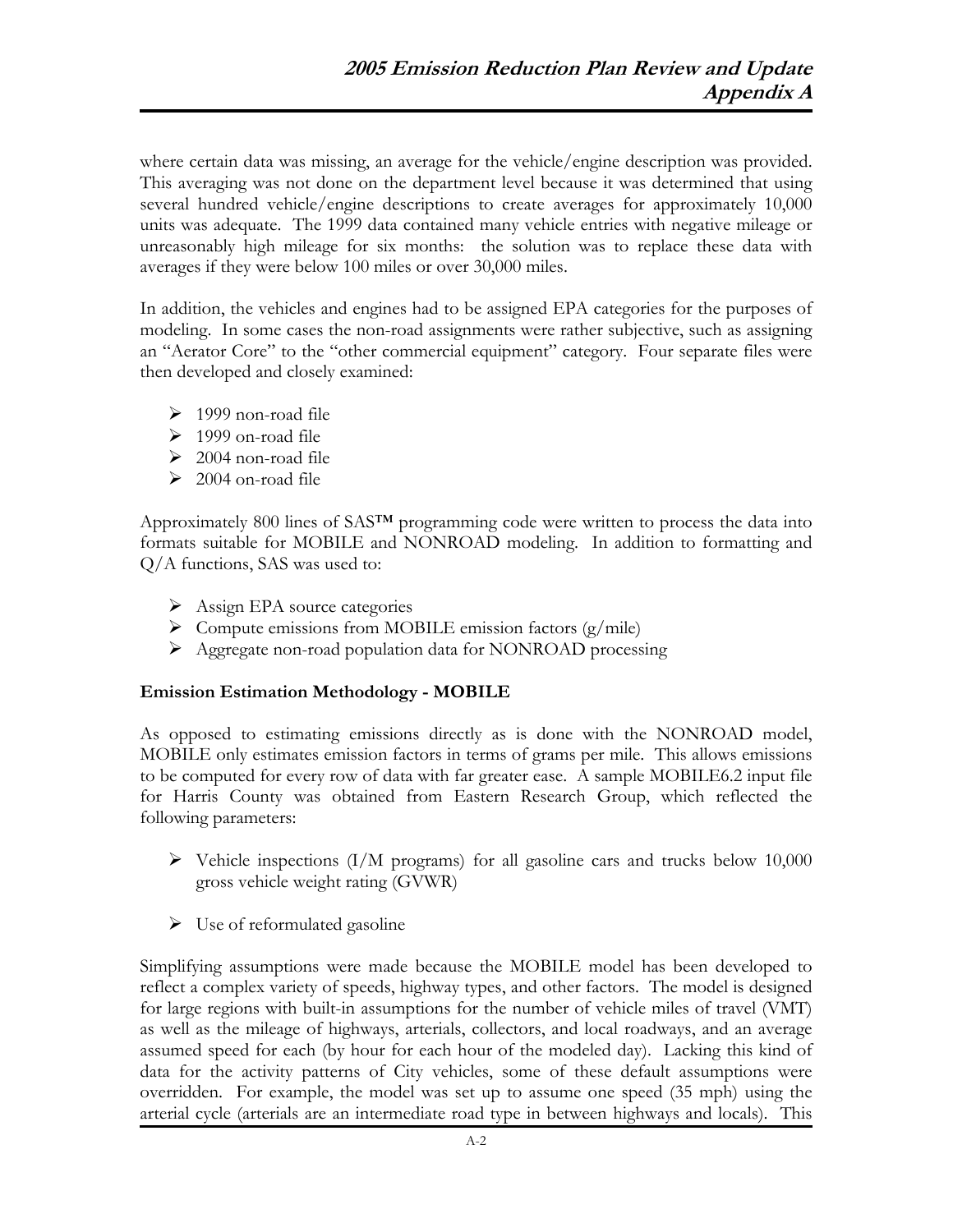assumed weighted average speed is intended to reasonably reflect much of the driving cycle of a fleet of urban city-owned vehicles, and is consistent between the 1999 and 2004 modeling. Note that if more information can be developed about the actual speeds and roads used by City vehicles, these estimates can be improved in future efforts.

Temperatures are also an issue (as with NONROAD) because gasoline engine emissions are sensitive to ambient temperatures. EPA guidance suggests modeling four seasons with known minimum, maximum, and ambient temperatures to fully account for diurnal, hotsoak, resting loss, and other evaporative emissions. As a simplification, temperatures were modeled as being 60-92 degrees F.

Light-duty trucks and heavy-duty vehicles are distinguished by the gross vehicle weight rating (GVWR). There are several light truck categories up to 8,500 GVWR, and eight heavy-duty vehicle categories between 8,500 and over 60,000 GVWR. More technical data can be found in the Highway Performance Monitoring System and table 1.2.3 of the MOBILE6 modeling guidance.

The output from MOBILE6.2 was then processed; the DATABASE command allows for emission factors to be output on a by-model year basis for the 28 vehicle types shown in Table A-1. These data were then imported back into SAS™ and emissions were computed by multiplying the vehicle miles of travel (VMT) for each row of data times the applicable emission factor.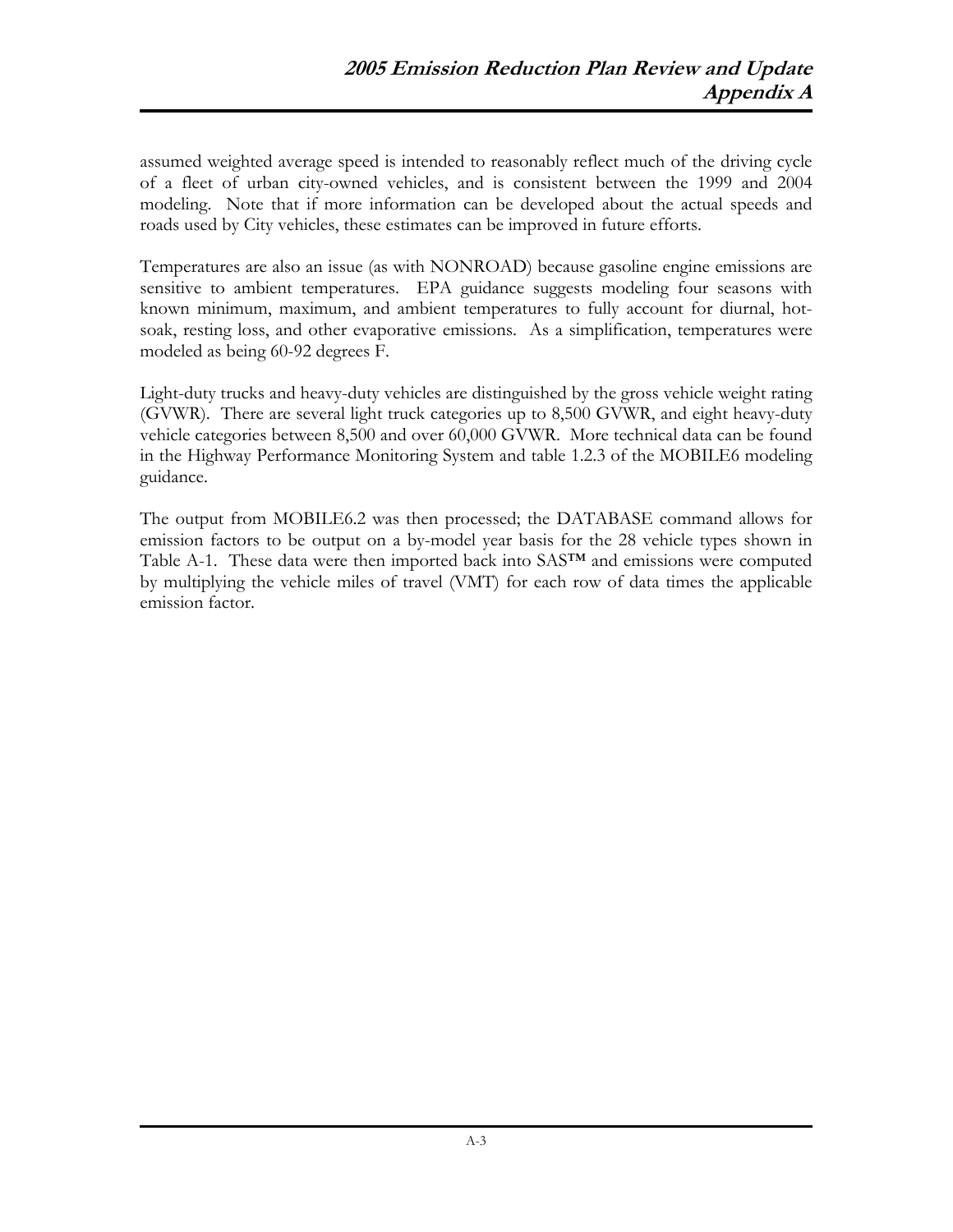| Category     | Description                         | <b>GVWR</b> range |
|--------------|-------------------------------------|-------------------|
|              |                                     | (lbs)             |
| <b>LDGV</b>  | Light-duty gasoline vehicles (cars) | All               |
| LDGT1        | Light-duty gasoline trucks          | $0 - 3,750$       |
| LDGT2        | Light-duty gasoline trucks          | 3,751-5,750       |
| LDGT3        | Light-duty gasoline trucks          | $5,750 - 8,500$   |
| LDGT4        | Light-duty gasoline trucks          | $5,750 - 8,500$   |
| HDGV2B       | Heavy-duty gasoline vehicles        | 8,501-10,000      |
| HDGV3        | Heavy-duty gasoline vehicles        | 10,001-14,000     |
| HDGV4        | Heavy-duty gasoline vehicles        | 14,001-16,000     |
| HDGV5        | Heavy-duty gasoline vehicles        | 16,001-19,500     |
| HDGV6        | Heavy-duty gasoline vehicles        | 19,501-26,000     |
| HDGV7        | Heavy-duty gasoline vehicles        | 26,001-33,000     |
| HDGV8A       | Heavy-duty gasoline vehicles        | 33,001-60,000     |
| HDGV8B       | Heavy-duty gasoline vehicles        | >60,000           |
| <b>LDDV</b>  | Light-duty diesel vehicles          | All               |
| LDDT12       | Light-duty diesel trucks            | $0 - 6,000$       |
| HDDV2B       | Heavy-duty diesel vehicles          | 8,501-10,000      |
| HDDV3        | Heavy-duty diesel vehicles          | 10,001-14,000     |
| HDDV4        | Heavy-duty diesel vehicles          | 14,001-16,000     |
| HDDV5        | Heavy-duty diesel vehicles          | 16,001-19,500     |
| HDDV6        | Heavy-duty diesel vehicles          | 19,501-26,000     |
| HDDV7        | Heavy-duty diesel vehicles          | 26,001-33,000     |
| HDDV8A       | Heavy-duty diesel vehicles          | 33,001-60,000     |
| HDDV8B       | Heavy-duty diesel vehicles          | >60,000           |
| MC           | Motorcyles                          | All               |
| <b>HDGB</b>  | Heavy-duty gasoline bus             | All               |
| <b>HDDBT</b> | Heavyduty diesel transit bus        | All               |
| <b>HHDBS</b> | Heavy-duty diesel school bus        | All               |
| LDDT34       | Light-duty diesel trucks            | $6,001-8,000$     |

# **Table A-1: MOBILE6 Vehicle Categories**

For information purposes, the following compares NOx emissions as originally estimated in 2000 and as calculated using MOBILE6.2 using the same data as used in 2000. However, the assessment of actual emission reductions needs to be made on the basis of the comparison of both years' emission estimates as calculated using the same model version. For purposes of this update, the information provided below compares on-road vehicle emissions as calculated using the MOBILE6.2 model.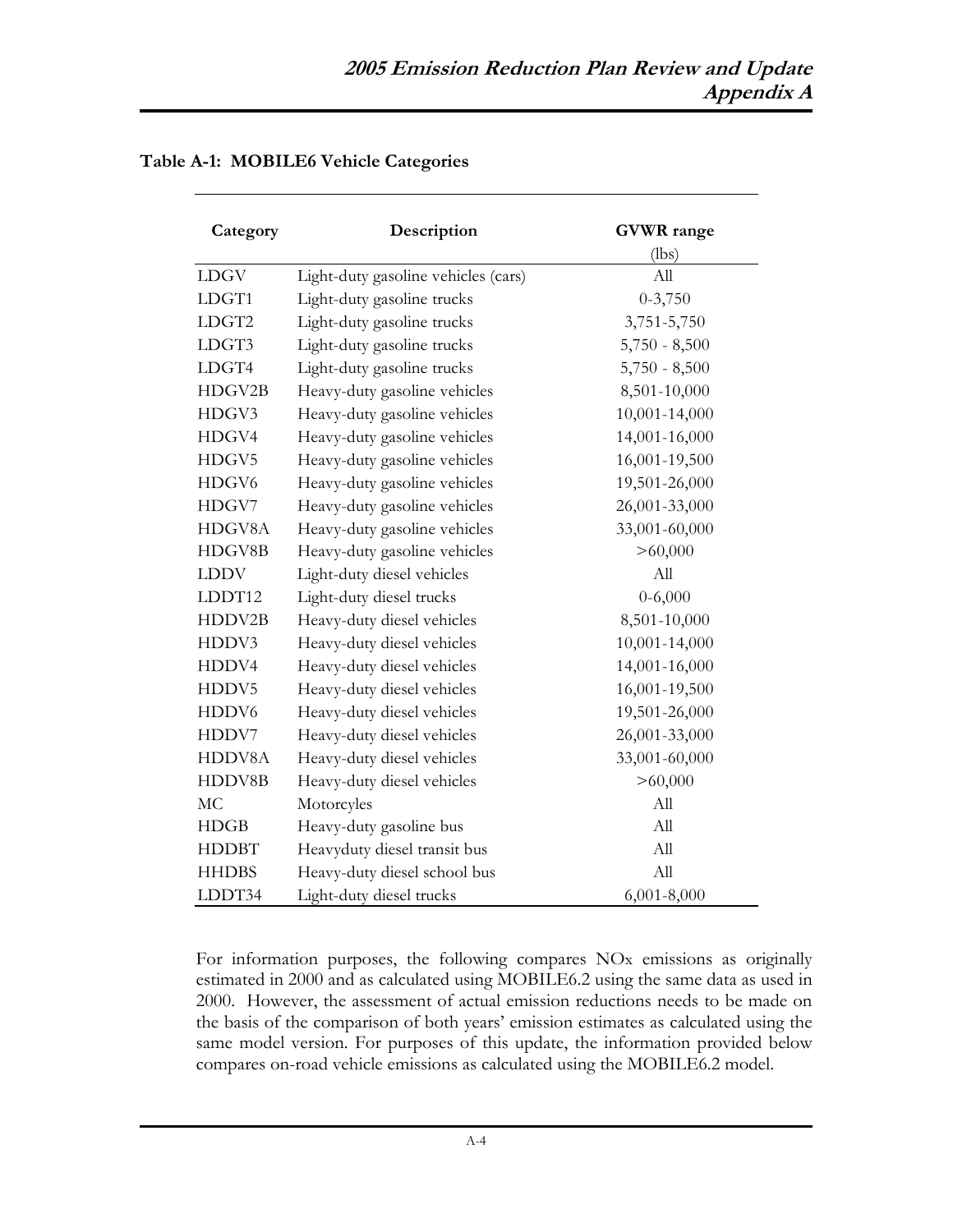| <b>Calculation Period</b> | <b>Model Version</b>  | <b>NO<sub>x</sub></b> Estimate |
|---------------------------|-----------------------|--------------------------------|
|                           |                       | tpy                            |
| <b>2000 ERP</b>           | <b>MOBILE5</b>        | 382                            |
| Adjusted 2000 ERP *       | MOBILE <sub>6.2</sub> | 322                            |
|                           | % Change              | $-16\%$                        |

#### **Adjustment of MOBILE Model Results for NO**x

\* This tpy estimate becomes the adjusted baseline for the 1999 data.

#### **Emission Estimation Methodology - NONROAD**

As with the on-road mobile source emissions, the conversion from an older emissions model to the newer model resulted in a significant change in the original 2000 ERP emissions estimates. In the case of off-road vehicles, however, the remodeled emissions for 1999 increased from the original estimate, as illustrated below. To assess the change in emissions, a comparison must be made of each year's emissions as estimated using the same model. For purposes of this update, the data in the following discussion compares off-road equipment emissions as calculated using the latest EPA emissions computer model, NONROAD2004 for both the 1999 and 2004 data.

# **Adjustment of NONROAD Model Results for NO**x

| <b>Calculation Period</b> | <b>Model Version</b> | <b>NO<sub>x</sub></b> Estimate |
|---------------------------|----------------------|--------------------------------|
|                           |                      | tpy                            |
| 2000 ERP                  | NONROAD2000          | 150                            |
| Adjusted 2000 ERP *       | NONROAD2004          | 193                            |
|                           | % Change             | $29\%$                         |

\* This tpy estimate becomes the adjusted baseline for the 1999 data.

The NONROAD model computes emissions as a function of engine population and engine hours; all the emission factors and other procedures are self-contained and invisible to the user. A relatively good estimate of the equipment population was available, but as noted above the average hours per equipment types were not apparent and could not be estimated from fuel consumption. Attempts to back-calculate hours of use from mileage and fuel consumption were not successful, as there was significant variability in the data, as shown in the example in Table A-2.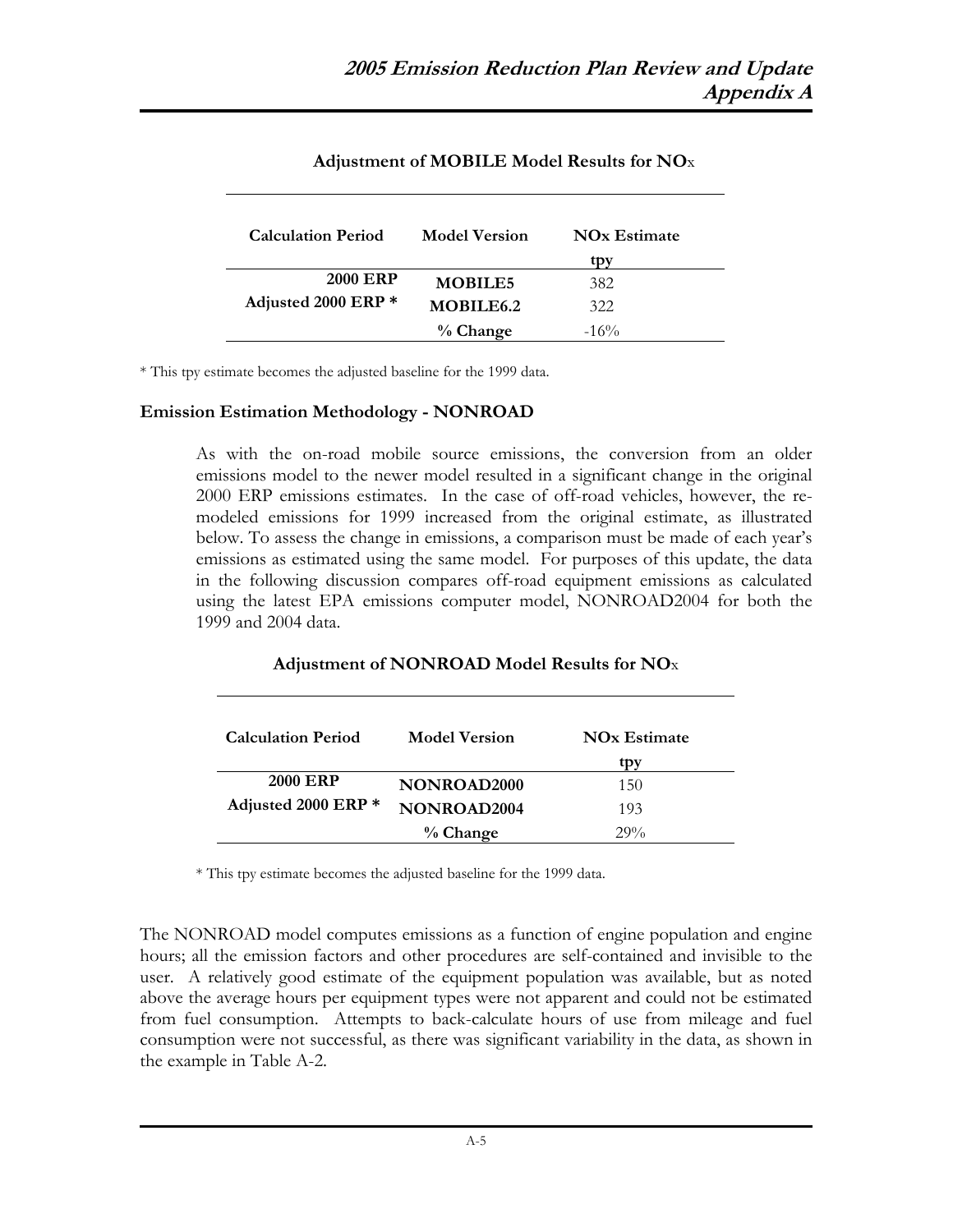|             | <b>Distance</b> |                  | Fuel        |
|-------------|-----------------|------------------|-------------|
| Equip. Type | <b>Traveled</b> | <b>Fuel Used</b> | Consumption |
|             | (miles)         | (gals)           | (miles/gal) |
| Tractor     | 260             | 134              | 1.9         |
| Tractor     | 784             | 710              | 1.1         |
| Tractor     | 92              | 400              | 0.2         |
| Tractor     | 385             | 365              | 1.1         |
| Tractor     | 1,397           | 371              | 3.8         |
| Tractor     | 6               | 484              | 0.01        |

#### **Table A-2: Example of Mileage/Fuel Data - John Deere 40 HP Agricultural Tractor**

Table A-2 shows that the mileage and fuel use figures do not correlate well; good correlation would be indicated by more consistent estimates of fuel consumption (miles divided by gallons). The solution was to use the default hour-per-year activity estimates contained in the NONROAD model, which in this case are 475 hours per year, which is equivalent to slightly over one gallon per hour – not an unreasonable amount. One limitation of NONROAD is that the model only allows one activity number for each source type, without any variation. As mentioned in the concluding sections, in the future it would be helpful to provide annual usage rates (hours per year) for different kinds of equipment, especially since in many cases maintenance such as oil changes are performed by number of hours, especially for the larger diesel equipment over 40 HP.

As part of general QA/QC, vehicle and equipment totals were examined so that they matched the equipment counts developed during data preparation. The NONROAD model does allow for a by-model year output function but as explained in the discussion section of this report, this did not appear appropriate when default hours of operation were modeled.

#### **Findings – On-Road**

On-road sources are reported first, in two different ways. First, emissions are reported by MOBILE6 vehicle category. Then emissions are reported for six departments and an "other" category so as to clarify the major contributors.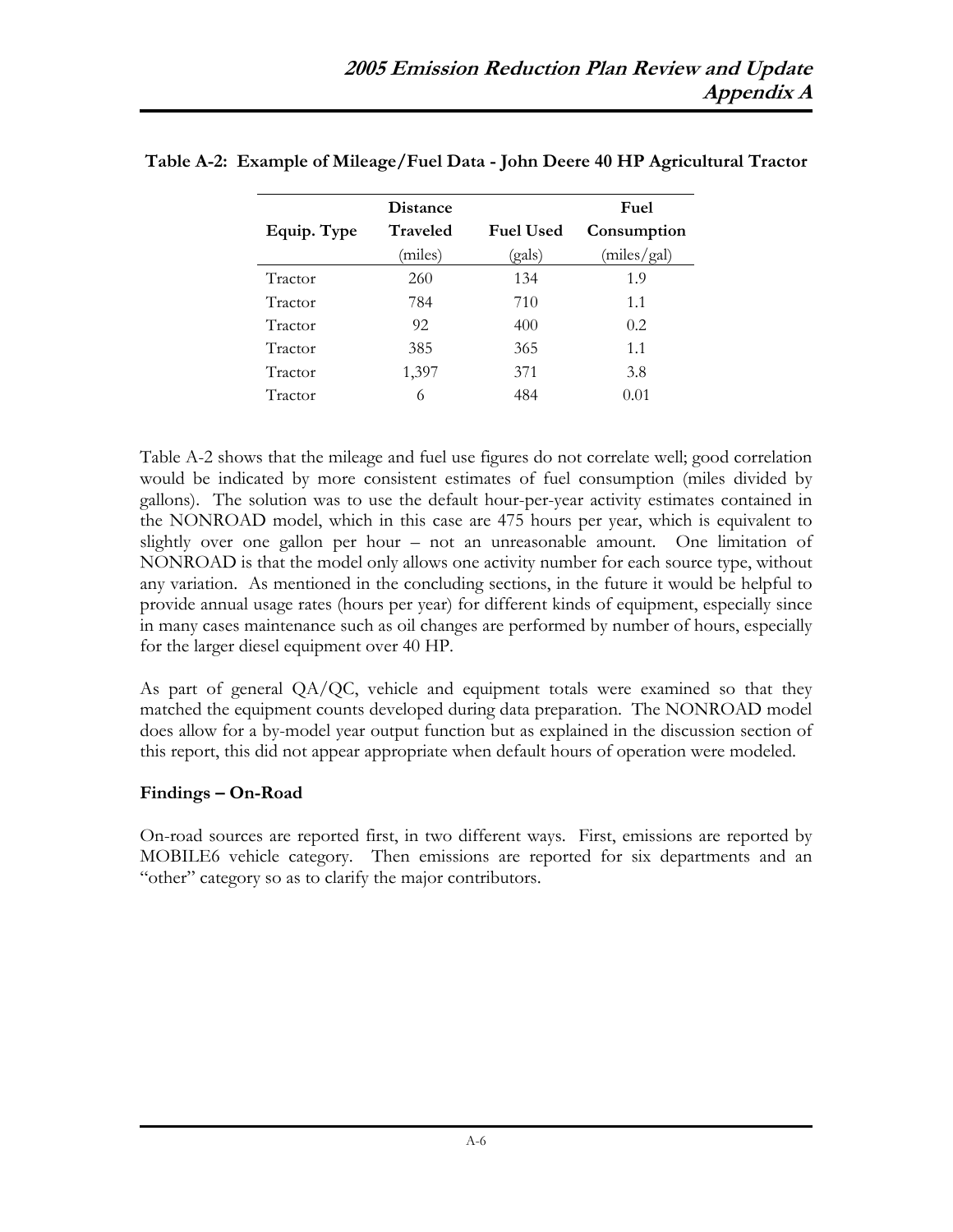| Type         | <b>VMT</b>  | <b>VOC</b> | <b>NOx</b> | CO     | CO <sub>2</sub> | $PM_{10}$ |
|--------------|-------------|------------|------------|--------|-----------------|-----------|
|              | (thousands) |            |            |        |                 |           |
| <b>HDDBT</b> | 16          | 0.02       | 0.4        | 0.2    | 45              | 0.04      |
| HDDV2B       | 441         | 0.11       | 1.8        | 0.4    | 390             | 0.09      |
| HDDV3        | 437         | 0.14       | 2.1        | 0.4    | 430             | 0.09      |
| HDDV4        | 70          | 0.02       | 0.4        | 0.1    | 78              | 0.01      |
| HDDV5        | 124         | 0.06       | 0.9        | 0.2    | 144             | 0.03      |
| HDDV6        | 2,086       | 1.1        | 19         | 3.7    | 2,722           | 0.91      |
| HDDV7        | 2,094       | 1.5        | 24         | 5.3    | 3,134           | 1.1       |
| HDDV8A       | 6,661       | 4.0        | 130        | $20\,$ | 11,578          | 3.3       |
| HDDV8B       | 1,196       | 0.7        | 27         | 3.7    | 2,171           | 0.5       |
| HDGV2B       | 3,422       | 1.4        | 17         | 18     | 3,347           | 0.2       |
| HDGV3        | 5,540       | 2.3        | 28         | 31     | 5,845           | 0.4       |
| HDGV4        | 207         | 0.10       | 1.1        | 1.2    | 220             | 0.01      |
| HDGV5        | 318         | 0.29       | 2.0        | 4.5    | 396             | 0.03      |
| HDGV6        | 151         | 0.39       | 1.5        | 5.5    | 205             | 0.03      |
| HDGV8A       | 4.1         | 0.003      | 0.0        | 0.04   | 6.0             | 0.0002    |
| LDDT12       | 56          | 0.01       | 0.0        | 0.01   | 4.5             | 0.004     |
| <b>LDDV</b>  | 10          | 0.004      | 0.0        | 0.01   | 4.2             | 0.001     |
| LDGT2        | 10,310      | 4.1        | 9.1        | 93     | 5,317           | 0.1       |
| LDGT34       | 18,879      | 8.8        | 20         | 200    | 12,649          | 0.2       |
| <b>LDGV</b>  | 65,405      | 19.4       | 38         | 446    | 26,515          | 0.5       |
| Totals       | 117,427     | 44.5       | 322        | 835    | 75,200          | 7.6       |

**Table A-3: On-Road 1999 Activity and Emissions by Vehicle Type, Tons per Year**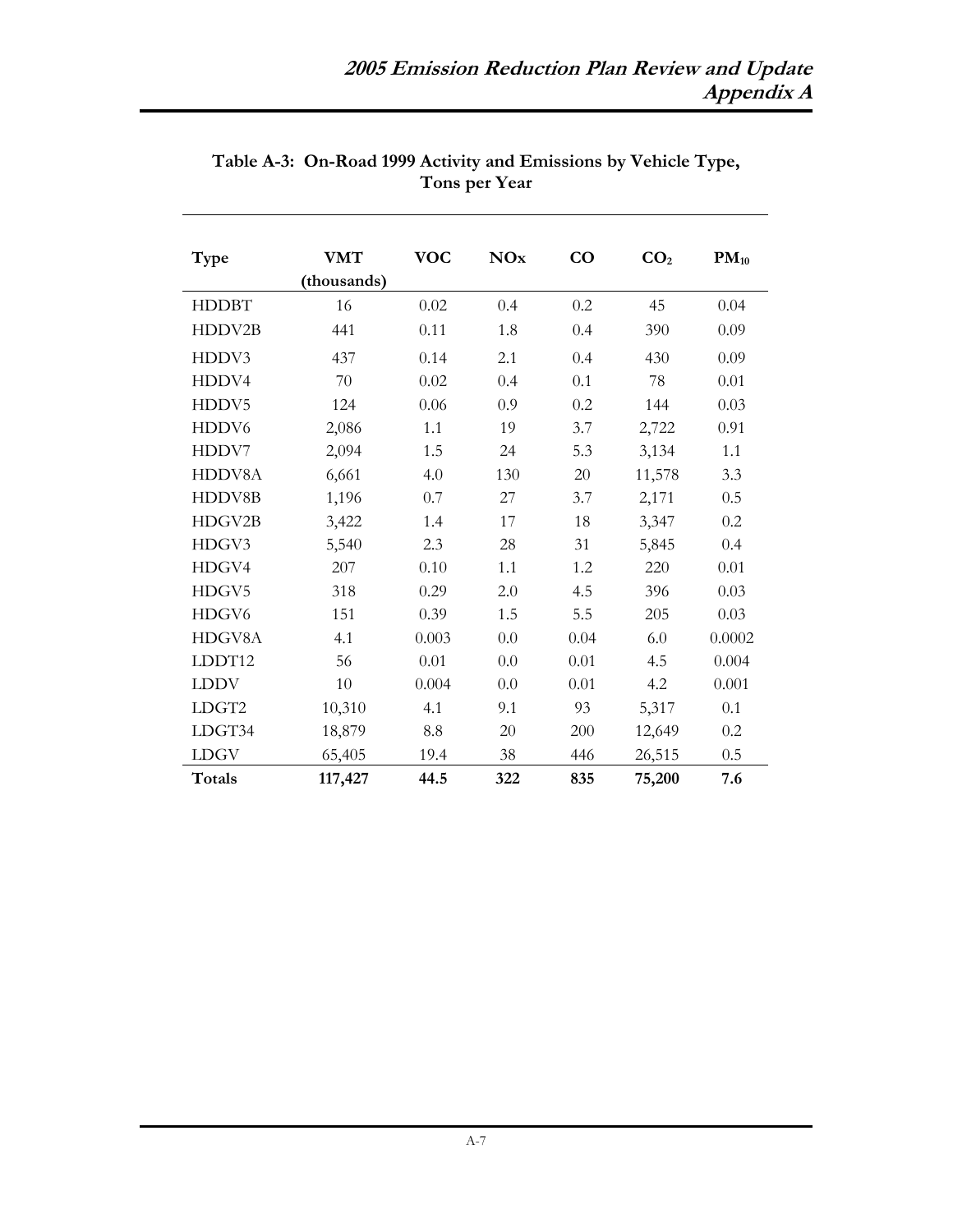| Department   | VMT         | VOC  | NOx | <b>CO</b> | CO <sub>2</sub> | $PM_{10}$ |
|--------------|-------------|------|-----|-----------|-----------------|-----------|
|              | (thousands) |      |     |           |                 |           |
| Aviation     | 2,819       | 1.7  | 7.0 | 29        | 1,962           | 0.2       |
| Fire         | 11,263      | 4.2  | 38  | 71        | 8,747           | 1.1       |
| Parks & Rec. | 3,994       | 2.5  | 20  | 35        | 3,641           | 0.9       |
| Police       | 60,120      | 18   | 39  | 407       | 25,930          | 0.5       |
| Public Works | 26,409      | 13   | 129 | 209       | 23,264          | 3.3       |
| Solid Waste  | 5,654       | 2.8  | 80  | 25        | 7,873           | 1.5       |
| Other        | 7,168       | 2.7  | 8.9 | 58        | 3,783           | 0.2       |
| Totals       | 117,427     | 44.5 | 322 | 835       | 75,200          | 7.6       |

# **Table A-4: On-Road 1999 Activity and Emission by Major Department**

| Table A-5: On-Road 2004 Activity and Emissions by Vehicle Category, tpy |  |  |
|-------------------------------------------------------------------------|--|--|
|                                                                         |  |  |

| Type         | <b>VMT</b>     | <b>VOC</b> | <b>NOx</b> | $\rm CO$ | CO <sub>2</sub> | $PM_{10}$ |
|--------------|----------------|------------|------------|----------|-----------------|-----------|
|              | (thousands)    |            |            |          |                 |           |
| <b>HDDBT</b> | 1,284          | 0.3        | 17         | 3.4      | 3,305           | 0.2       |
| HDDV2B       | 1,014          | 0.2        | 3.5        | 0.8      | 878             | 0.1       |
| HDDV3        | 746            | 0.1        | 2.5        | 0.7      | 718             | 0.1       |
| HDDV4        | 469            | 0.1        | 2.2        | 0.5      | 515             | 0.1       |
| HDDV5        | 86             | 0.0        | 0.5        | 0.1      | 98              | 0.01      |
| HDDV6        | 928            | 0.4        | 7.2        | 1.3      | 1,199           | 0.2       |
| HDDV7        | 1,685          | 0.9        | 16         | 2.6      | 2,512           | 0.4       |
| HDDV8A       | 4,326          | 2.2        | 57         | 11       | 7,424           | 1.4       |
| HDDV8B       | 2,338          | $1.2\,$    | 31         | 5.5      | 4,168           | 0.6       |
| HDGV2B       | 10,613         | 4.5        | $50\,$     | 55       | 10,311          | 0.7       |
| HDGV3        | 4,839          | 1.7        | 22         | 25       | 5,060           | 0.3       |
| HDGV4        | 194            | 0.1        | 1.0        | 1.3      | 205             | 0.01      |
| HDGV5        | 270            | 0.1        | 1.5        | 1.8      | 331             | 0.02      |
| HDGV6        | $\overline{7}$ | 0.03       | 0.1        | 0.4      | 10              | 0.001     |
| HDGV7        | 18             | 0.01       | 0.1        | 0.1      | 24              | 0.001     |
| HDGV8A       | $\overline{2}$ | 0.002      | 0.02       | 0.02     | 2.6             | 0.0001    |
| LDDT34       | 13,801         | 6.1        | 16         | 8.3      | 9,107           | 1.8       |
| LDGT34       | 204            | 0.1        | 0.3        | 2.5      | 138             | 0.002     |
| LDGV         | 49,128         | 9.3        | 26         | 271      | 19,917          | 0.3       |
| <b>MC</b>    | 10             | 0.02       | 0.01       | 0.1      | 2.0             | 0.0002    |
| Totals       | 91,960         | 27.7       | 253.9      | 391      | 65,923          | 6.3       |

**Table A-6: On-Road 2004 Activity and Emissions by Major Department, tpy**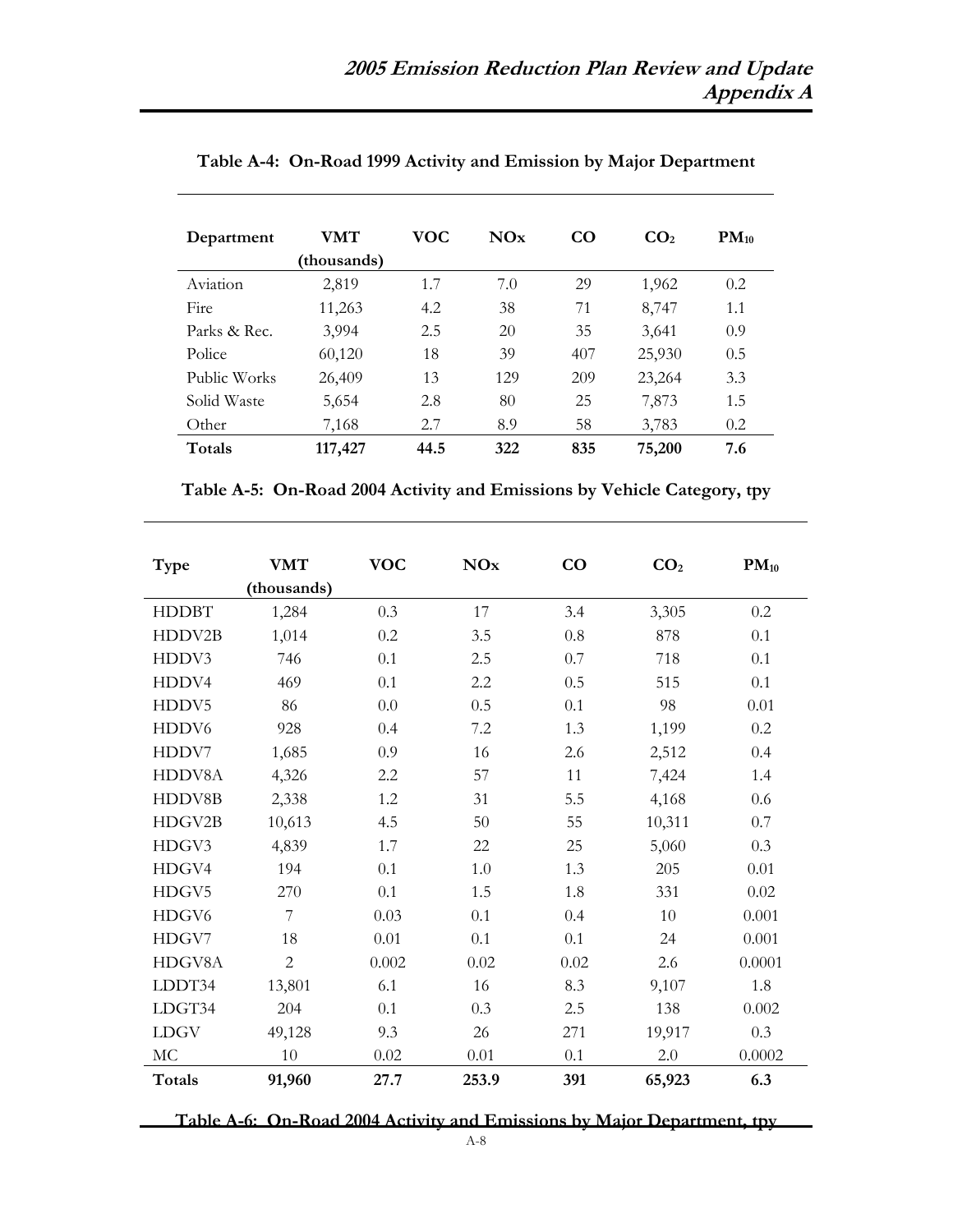| Department   | VMT<br>(thousands) | <b>VOC</b> | <b>NOx</b> | CO  | CO <sub>2</sub> | $PM_{10}$ |
|--------------|--------------------|------------|------------|-----|-----------------|-----------|
| Aviation     | 3,929              | 1.2        | 23         | 14  | 5,234           | 0.5       |
| Fire         | 8,624              | 3.3        | 40         | 46  | 7,987           | 0.9       |
| Parks & Rec. | 2,717              | 1.1        | 12         | 7   | 2,581           | 0.4       |
| Police       | 45,759             | 8.9        | 30         | 218 | 20,216          | 0.8       |
| Public Works | 22,467             | 10         | 94         | 73  | 20,803          | 2.7       |
| Solid Waste  | 4,372              | 2.0        | 45         | 12  | 6,436           | 0.9       |
| Other        | 4,092              | 1.5        | 9          | 22  | 2,666           | 0.2       |
| Totals       | 91,960             | 28         | 254        | 391 | 65,923          | 6.3       |

The highest emissions levels were seen in police cars and public works trucks due to their large percentage of the overall vehicle population. Compared with diesel fueled vehicles, gasoline fueled vehicles emit relatively more VOCs and CO, while diesel fueled vehicles emit relatively more  $NOx$  and  $PM_{10}$ . The Police Department's emissions reflect their predominantly gasoline-fueled police cars, while departments such as Public Works and Solid Waste show a more diesel-oriented mix, with higher NOx than CO emissions.

#### **Findings – Non-Road**

Off-road estimates were aggregated by NONROAD model classification, such as agricultural, commercial, and construction equipment types. The emission estimates were developed separately for diesel and gasoline equipment; only one propane forklift was found so it was included as a gasoline-powered forklift. The relative percentages of diesel and gasoline equipment in the 1999 and 2004 off-road fleets are summarized in Table A-7.

|                | 1999          |          |               | 2004     |
|----------------|---------------|----------|---------------|----------|
| Classification | <b>Diesel</b> | Gasoline | <b>Diesel</b> | Gasoline |
|                |               |          |               |          |
| Agricultural   | 98%           | $2\%$    | 98%           | $2\%$    |
| Commercial     | 79%           | $21\%$   | $71\%$        | 29%      |
| Construction   | 89%           | $11\%$   | $91\%$        | $9\%$    |
| Industrial     | $47\%$        | 53%      | $45\%$        | $55\%$   |
| Lawn & Garden  | 80%           | 20%      | 80%           | 20%      |
| Motorboat      | $0\%$         | $100\%$  | $0\%$         | $100\%$  |
| Utility Carts* | $3\%$         | 98%      | $10\%$        | $90\%$   |

**Table A-7: Diesel and Gasoline Breakdown of Off-Road Equipment**

\*These are classified as "Recreational Equipment" by the NONROAD model but are working utility carts similar in design to golf carts.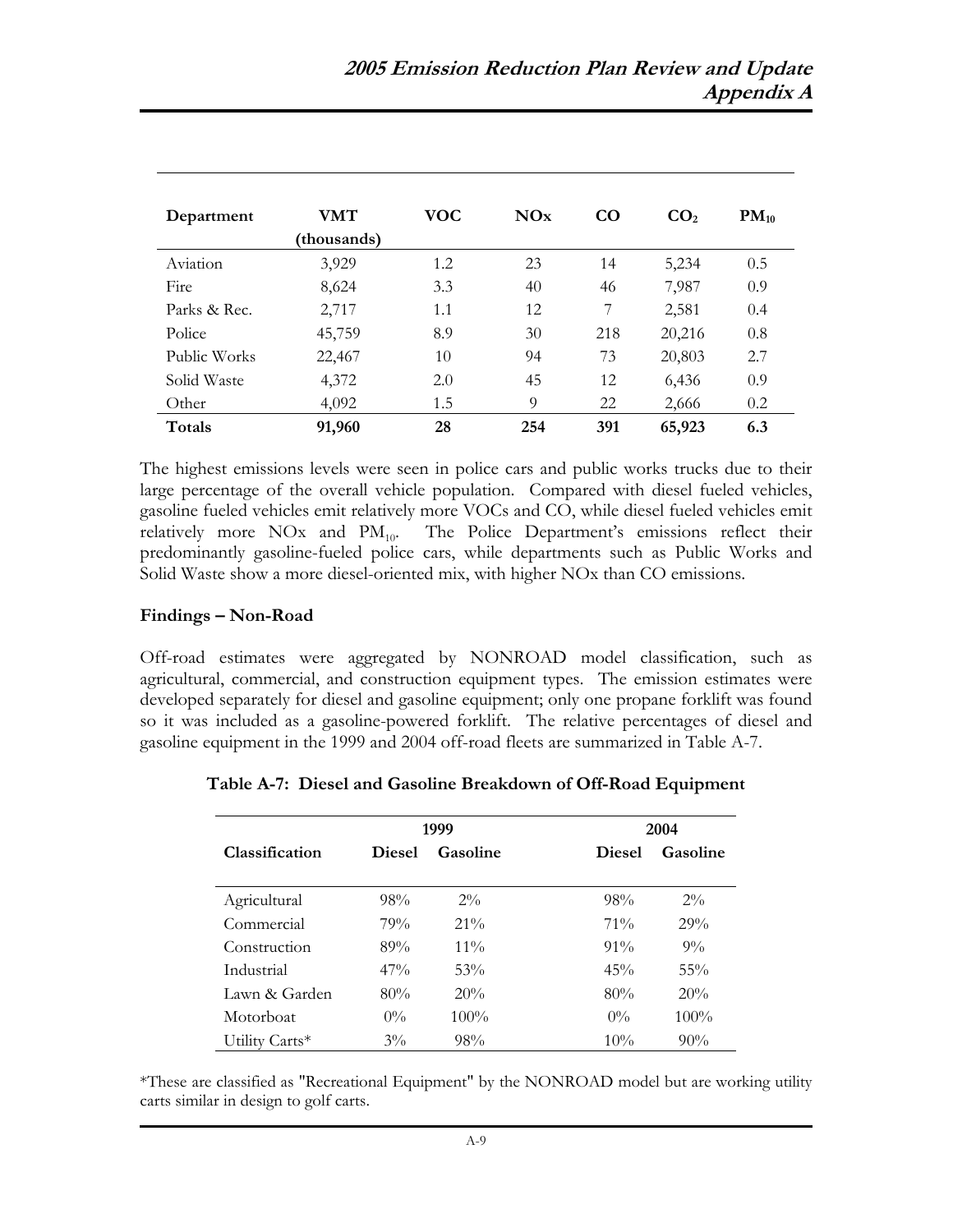The relative percentages of diesel and gasoline equipment did not change significantly between the two years. The agricultural classification was mainly used for large mowers having the farm tractor design, and is almost exclusively diesel powered. Smaller mowers were categorized as being "commercial lawn & garden equipment;" they are also primarily diesel powered, although one in five is gasoline powered. Construction equipment included the Gradall wheeled excavators and like the large mowers is primarily diesel powered. Commercial equipment included welders, pumps, and air compressors, about 70% diesel powered in 2004, a decrease from 1999. The industrial classification included forklifts and was a "catch-all" for any equipment that did not easily fit into another sector. This classification is roughly half and half diesel and gasoline. Emissions for 1999 and 2004 are shown below.

| Classification | VOC | NOx  | CO  | CO <sub>2</sub> | $PM_{10}$ |
|----------------|-----|------|-----|-----------------|-----------|
| Agricultural   | 4.4 | 19   | 19  | 1,592           | 3.2       |
| Commercial     | 2.9 | 18   | 39  | 1,300           | 1.4       |
| Construction   | 17  | 96   | 215 | 7,824           | 9.5       |
| Industrial     | 21  | 40   | 462 | 3,842           | 3.0       |
| Lawn & Garden  | 5.4 | 19   | 61  | 1,552           | 2.3       |
| Motorboat      | 0.8 | 0.01 | 1.4 | 9.0             | 0.1       |
| Utility Carts  | 0.5 | 0.1  | 11  | 24              | 0.0       |
| Totals         | 52  | 193  | 809 | 16,144          | 19        |

#### **Table A-8: 1999 Off-Road Emissions by Source Category, Tons per Year**

# **Table A-9: 2004 Off-Road Emissions by Source Category, Tons per Year**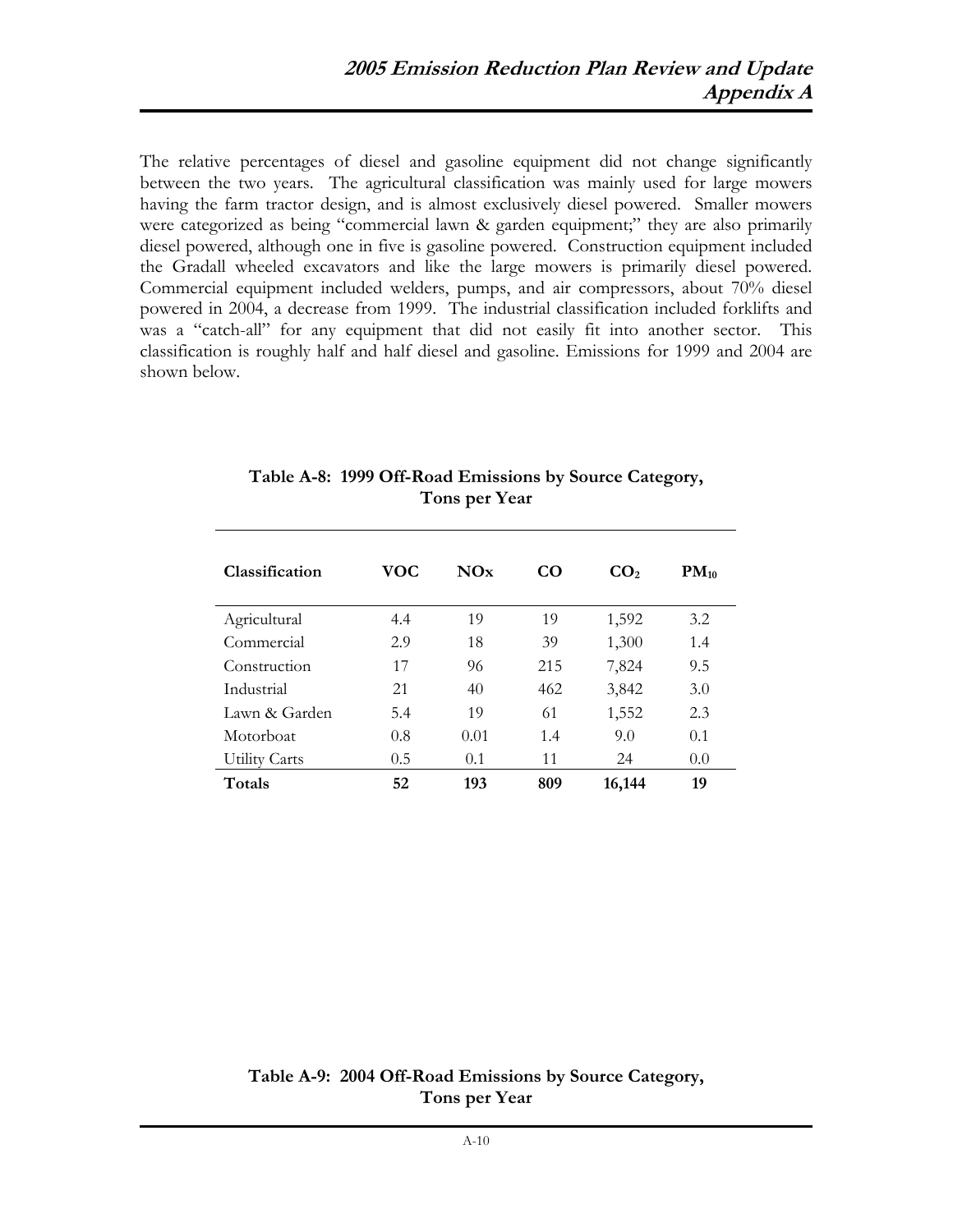| Classification | <b>VOC</b>    | NOx | CO  | CO <sub>2</sub> | $PM_{10}$ |
|----------------|---------------|-----|-----|-----------------|-----------|
| Agricultural   | 4.2           | 26  | 23  | 2,451           | 3.7       |
| Commercial     | 1.7           | 17  | 11  | 1,714           | 1.2       |
| Construction   | 12            | 70  | 112 | 6,772           | 7.0       |
| Industrial     | 13            | 22  | 284 | 2,428           | 1.3       |
| Lawn & Garden  | 2.7           | 8.3 | 36  | 768             | 0.8       |
| Motorboat      | 0.4           | 0.0 | 0.7 | 4.3             | 0.02      |
| Utility Carts  | $0.6^{\circ}$ | 0.6 | 11  | 58              | 0.03      |
| Totals         | 34            | 144 | 478 | 14,195          | 14        |

# **Discussion and Conclusion**

The emission estimates presented in this report show a significant decline in emissions from 1999 to 2004. However, the emissions should be considered as estimates and not as "hard" numbers due to:

- ¾ Uncertainty about the 1999 base year. (Estimates were based on data collected during the second half of the year and extrapolated to the entire year.)
- ¾ Difficulty in estimating the effect of low emission vehicles (LEVs). (The MOBILE models are designed with built-in default assumptions for the introduction of LEVs into a fleet; the models are not designed for the user to specify the number or percentage of LEVs.)
- ¾ Lack of data on non-road equipment annual hours of use. (The NONROAD model contains defaults but can accommodate actual hours per equipment type to produce a more accurate estimate.)

It should be noted that the number of vehicles and pieces of equipment has declined over the five-year period, which contributed to emission reductions. In addition, fleet turnover (defined as purchase of new engines and scrappage of old engines) has been robust. Replacement of an older vehicle or piece of equipment with a cleaner-emitting engine may reduce emissions more than 30% for key pollutants such as VOC and NOx.

#### **Emissions Adjustment for Stationary Sources**

Since there has been no change in the model used for stationary sources, these emissions were not recalculated. However, actual measurements conducted by the Department of Public Works and Engineering of wastewater treatment sludge dryers, and a review of emissions calculations conducted by the Department of Aviation did identify the need to adjust the emissions estimates for the 1999 data used in the 2000 ERP.